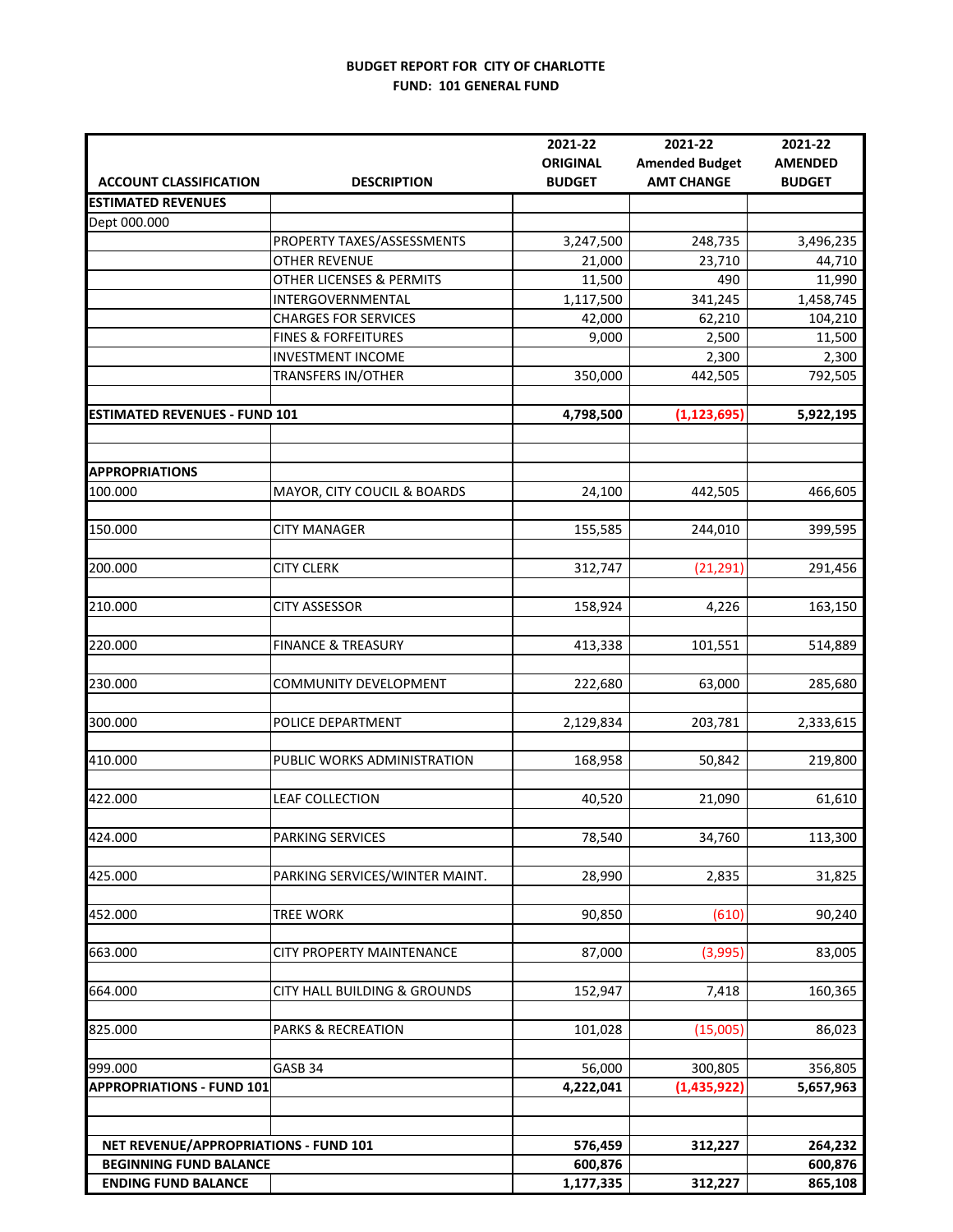## **BUDGET REPORT FOR CITY OF CHARLOTTE FUND: 202 MAJOR STREET FUND**

|                                       |                              | 2021-22                          | 2021-22                                    | 2021-22                         |
|---------------------------------------|------------------------------|----------------------------------|--------------------------------------------|---------------------------------|
| <b>ACCOUNT CLASSIFICATION</b>         | <b>DESCRIPTION</b>           | <b>ORIGINAL</b><br><b>BUDGET</b> | <b>Amended Budget</b><br><b>AMT CHANGE</b> | <b>AMENDED</b><br><b>BUDGET</b> |
| <b>ESTIMATED REVENUES</b>             |                              |                                  |                                            |                                 |
| Dept 000.000                          |                              |                                  |                                            |                                 |
|                                       | OTHER REVENUE                | 360,000                          | 13,895                                     | 373,895                         |
|                                       | INTERGOVERNMENTAL            | 727,000                          | 84,815                                     | 811,815                         |
|                                       | <b>INVESTMENT INCOME</b>     | 5,000                            | (4, 100)                                   | 900                             |
|                                       |                              |                                  |                                            |                                 |
| <b>ESTIMATED REVENUES - FUND 202</b>  |                              | 1,092,000                        | (94, 610)                                  | 1,186,610                       |
|                                       |                              |                                  |                                            |                                 |
| <b>APPROPRIATIONS</b>                 |                              |                                  |                                            |                                 |
| 430.000                               | <b>STORM SEWERS</b>          | 4,355                            | 12,520                                     | 16,875                          |
|                                       |                              |                                  |                                            |                                 |
| 440.000                               | SIDEWALK MAINTENANCE         | 71,035                           | (875)                                      | 70,160                          |
|                                       |                              |                                  |                                            |                                 |
| 520.000                               | <b>STREET ADMINISTRATION</b> | 77,000                           | 3,330                                      | 80,330                          |
|                                       |                              |                                  |                                            |                                 |
| 522.000                               | <b>STREET REPAIR</b>         | 14,658                           | 3,682                                      | 18,340                          |
|                                       |                              |                                  |                                            |                                 |
| 524.000                               | <b>STREET MAINTENANCE</b>    | 103,835                          | 483,525                                    | 587,360                         |
|                                       |                              |                                  |                                            |                                 |
| 526.000                               | <b>STREET SWEEPING</b>       | 36,950                           | (2, 330)                                   | 34,620                          |
|                                       |                              |                                  |                                            |                                 |
| 530.000                               | WINTER STREET MAINTENANCE    | 36,550                           | 7,215                                      | 43,765                          |
| 540.000                               | <b>TRAFFIC SERVICES</b>      | 18,980                           | (3,635)                                    | 15,345                          |
|                                       |                              |                                  |                                            |                                 |
| 561.000                               | TRUNKLINE MAINTENANCE        | 8,605                            | 3,855                                      | 12,460                          |
|                                       |                              |                                  |                                            |                                 |
| 562.000                               | TRUNKLINE WINTER MAINTENANCE | 9,225                            | (2, 410)                                   | 6,815                           |
|                                       |                              |                                  |                                            |                                 |
| 563.000                               | TRUNKLINE TRAFFIC SERVICES   | 4,170                            | 1,150                                      | 5,320                           |
|                                       |                              |                                  |                                            |                                 |
| 564.000                               | TRUNKLINE STORM SEWER        | 170                              | 40                                         | 210                             |
|                                       |                              |                                  |                                            |                                 |
| 999.000                               | GASB 34                      | 500,000                          |                                            | 500,000                         |
| <b>APPROPRIATIONS - FUND 202</b>      |                              | 885,533                          | (506, 067)                                 | 1,391,600                       |
|                                       |                              |                                  |                                            |                                 |
|                                       |                              |                                  |                                            |                                 |
| NET REVENUE/APPROPRIATIONS - FUND 202 |                              | 206,467                          | 411,457                                    | (204, 990)                      |
| <b>BEGINNING FUND BALANCE</b>         |                              | 1,338,951                        |                                            | 1,338,951                       |
| <b>ENDING FUND BALANCE</b>            |                              | 1,545,418                        | 411,457                                    | 1,133,961                       |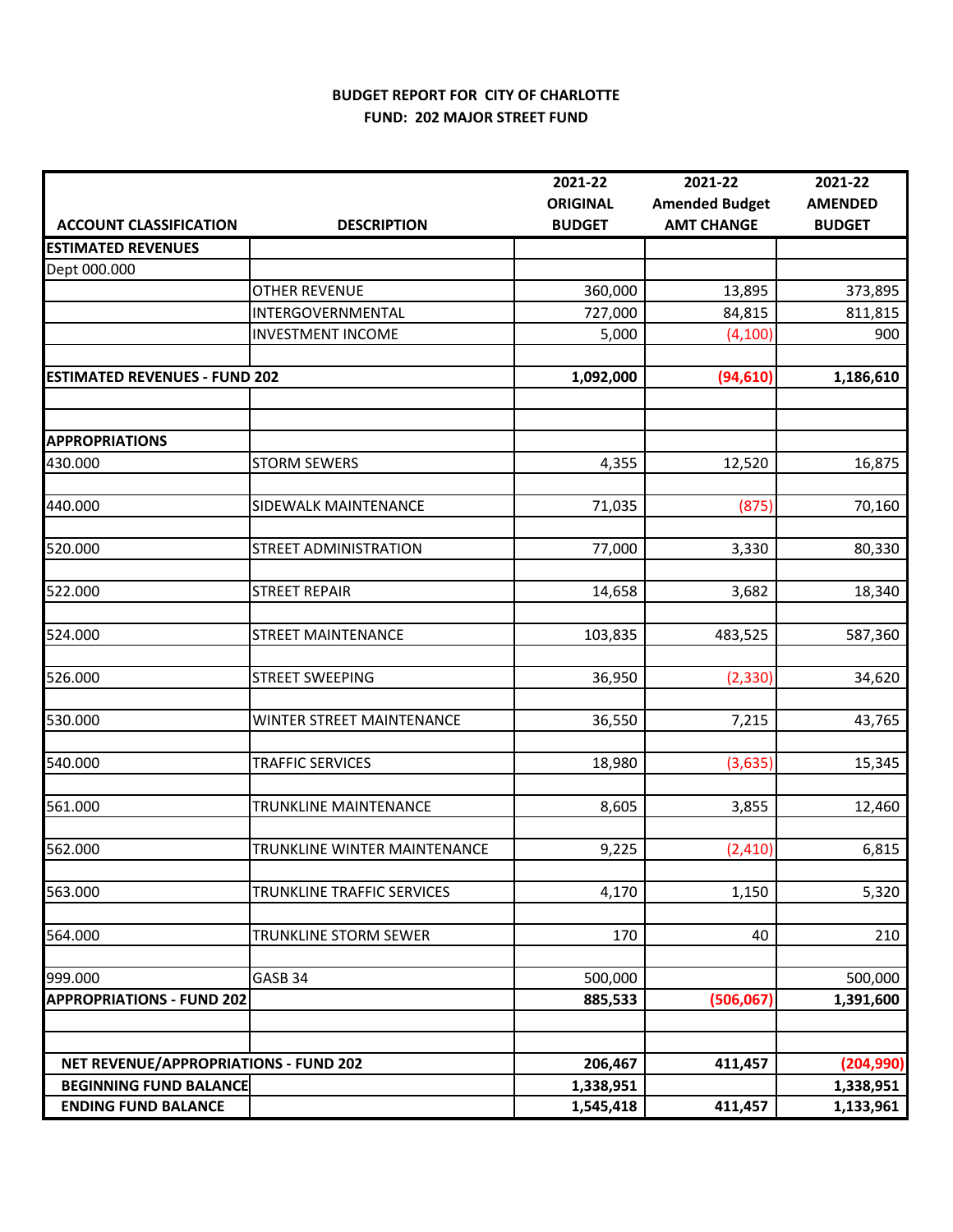## **BUDGET REPORT FOR CITY OF CHARLOTTE FUND: 203 LOCAL STREET FUND**

|                                              |                                  | 2021-22         | 2021-22               | 2021-22        |
|----------------------------------------------|----------------------------------|-----------------|-----------------------|----------------|
|                                              |                                  | <b>ORIGINAL</b> | <b>Amended Budget</b> | <b>AMENDED</b> |
| <b>ACCOUNT CLASSIFICATION</b>                | <b>DESCRIPTION</b>               | <b>BUDGET</b>   | <b>AMT CHANGE</b>     | <b>BUDGET</b>  |
| <b>ESTIMATED REVENUES</b>                    |                                  |                 |                       |                |
| Dept 000.000                                 |                                  |                 |                       |                |
|                                              | PROPERTY TAXES/ASSESSMENTS       | 5,400           | (1,620)               | 3,780          |
|                                              | <b>OTHER REVENUE</b>             | 47,540          | 2,595                 | 50,135         |
|                                              | INTERGOVERNMENTAL                | 546,400         | (238, 400)            | 308,000        |
|                                              | <b>INVESTMENT INCOME</b>         | 4,500           | (4, 100)              | 400            |
|                                              | <b>TRANSFERS IN/OTHER</b>        | 515,000         |                       | 515,000        |
| <b>ESTIMATED REVENUES - FUND 203</b>         |                                  | 1,118,840       | 241,525               | 877,315        |
| <b>APPROPRIATIONS</b>                        |                                  |                 |                       |                |
| 430.000                                      | <b>STORM SEWERS</b>              | 25,960          | (4,820)               | 21,140         |
| 440.000                                      | SIDEWALK MAINTENANCE             | 101,060         | (12, 895)             | 88,165         |
| 520.000                                      | <b>STREET ADMINISTRATION</b>     | 50,823          | 35,432                | 86,255         |
| 522.000                                      | <b>STREET REPAIR</b>             | 12,650          | (815)                 | 11,835         |
| 524.000                                      | <b>STREET MAINTENANCE</b>        | 776,167         | (713, 837)            | 62,330         |
| 526.000                                      | <b>STREET SWEEPING</b>           | 77,385          | (7, 275)              | 70,110         |
| 529.000                                      | <b>GRAVEL STREET MAINTENANCE</b> | 21,990          | 6,350                 | 28,340         |
| 530.000                                      | WINTER STREET MAINTENANCE        | 36,260          | 14,355                | 50,615         |
| 540.000                                      | <b>TRAFFIC SERVICES</b>          | 14,865          | (3,550)               | 11,315         |
| <b>APPROPRIATIONS - FUND 203</b>             |                                  | 1,117,160       | 687,055               | 430,105        |
|                                              |                                  |                 |                       |                |
| <b>NET REVENUE/APPROPRIATIONS - FUND 203</b> |                                  | 1,680           | (445, 530)            | 447,210        |
| <b>BEGINNING FUND BALANCE</b>                |                                  | 317,412         |                       | 317,412        |
| <b>ENDING FUND BALANCE</b>                   |                                  | 319,092         | (445, 530)            | 764,622        |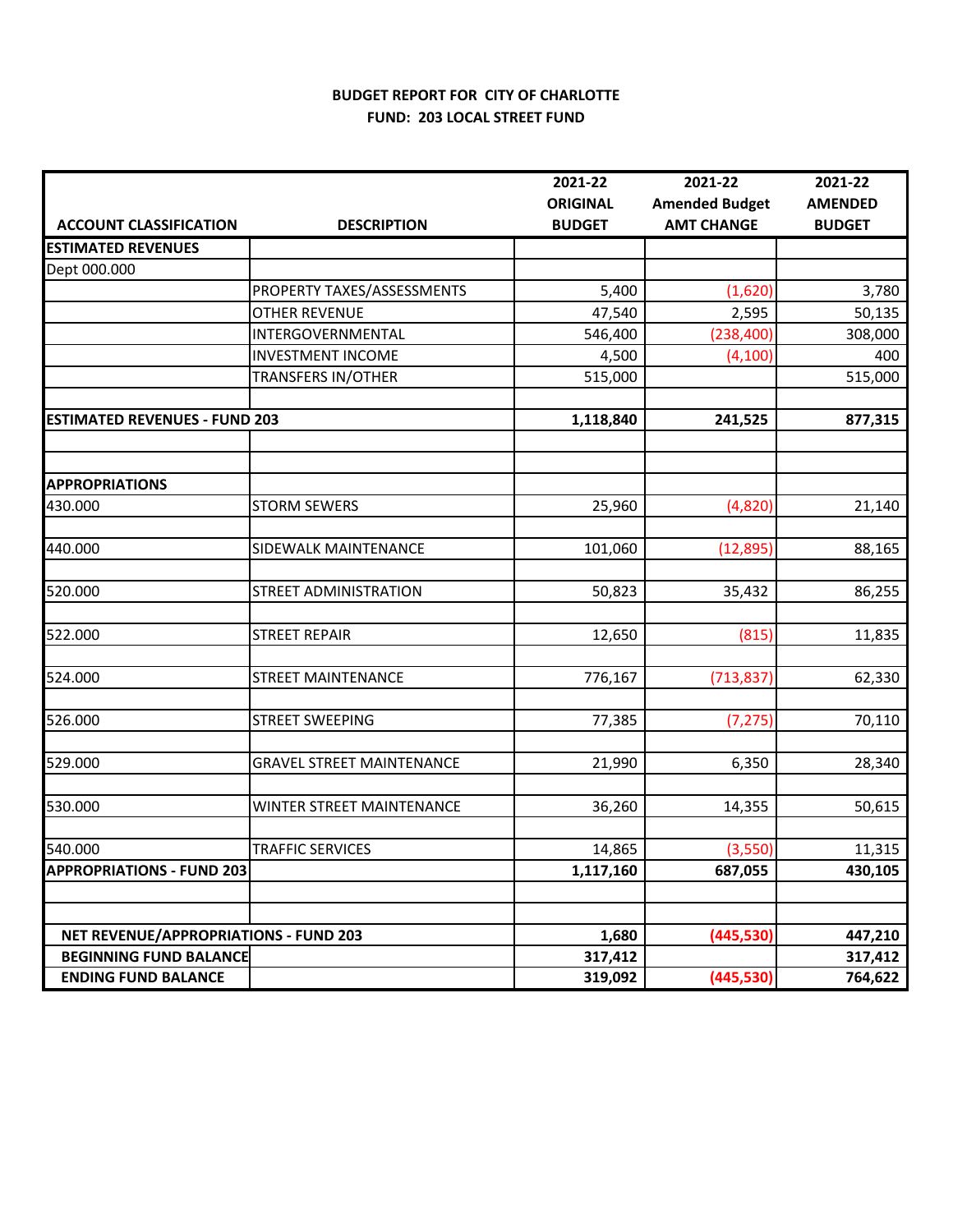## **BUDGET REPORT FOR CITY OF CHARLOTTE FUND: 206 FIRE FUND**

|                                       |                             | 2021-22                          | 2021-22                                    | 2021-22                         |
|---------------------------------------|-----------------------------|----------------------------------|--------------------------------------------|---------------------------------|
| <b>ACCOUNT CLASSIFICATION</b>         | <b>DESCRIPTION</b>          | <b>ORIGINAL</b><br><b>BUDGET</b> | <b>Amended Budget</b><br><b>AMT CHANGE</b> | <b>AMENDED</b><br><b>BUDGET</b> |
| <b>ESTIMATED REVENUES</b>             |                             |                                  |                                            |                                 |
| Dept 000.000                          |                             |                                  |                                            |                                 |
|                                       | PROPERTY TAXES/ASSESSMENTS  | 828,615                          | (10, 835)                                  | 817,780                         |
|                                       | <b>OTHER REVENUE</b>        |                                  | 7,840                                      | 7,840                           |
|                                       | <b>CHARGES FOR SERVICES</b> | 424,285                          | (26, 945)                                  | 397,340                         |
|                                       | <b>INVESTMENT INCOME</b>    |                                  | 30                                         | 30                              |
|                                       | <b>TRANSFERS IN/OTHER</b>   | 38,000                           | 195,590                                    | 233,590                         |
|                                       |                             |                                  |                                            |                                 |
| <b>ESTIMATED REVENUES - FUND 206</b>  |                             | 1,290,900                        | (165, 680)                                 | 1,456,580                       |
|                                       |                             |                                  |                                            |                                 |
| <b>APPROPRIATIONS</b>                 |                             |                                  |                                            |                                 |
| 350.000                               | <b>FIRE DEPARTMENT</b>      | 1,288,720                        | 167,860                                    | 1,456,580                       |
| <b>APPROPRIATIONS - FUND 206</b>      |                             | 1,288,720                        | (167, 860)                                 | 1,456,580                       |
|                                       |                             |                                  |                                            |                                 |
|                                       |                             |                                  |                                            |                                 |
| NET REVENUE/APPROPRIATIONS - FUND 206 |                             | 2,180                            | 2,180                                      | 0                               |
| <b>BEGINNING FUND BALANCE</b>         |                             | 0                                |                                            | 0                               |
| <b>ENDING FUND BALANCE</b>            |                             | 2,180                            | 2,180                                      | 0                               |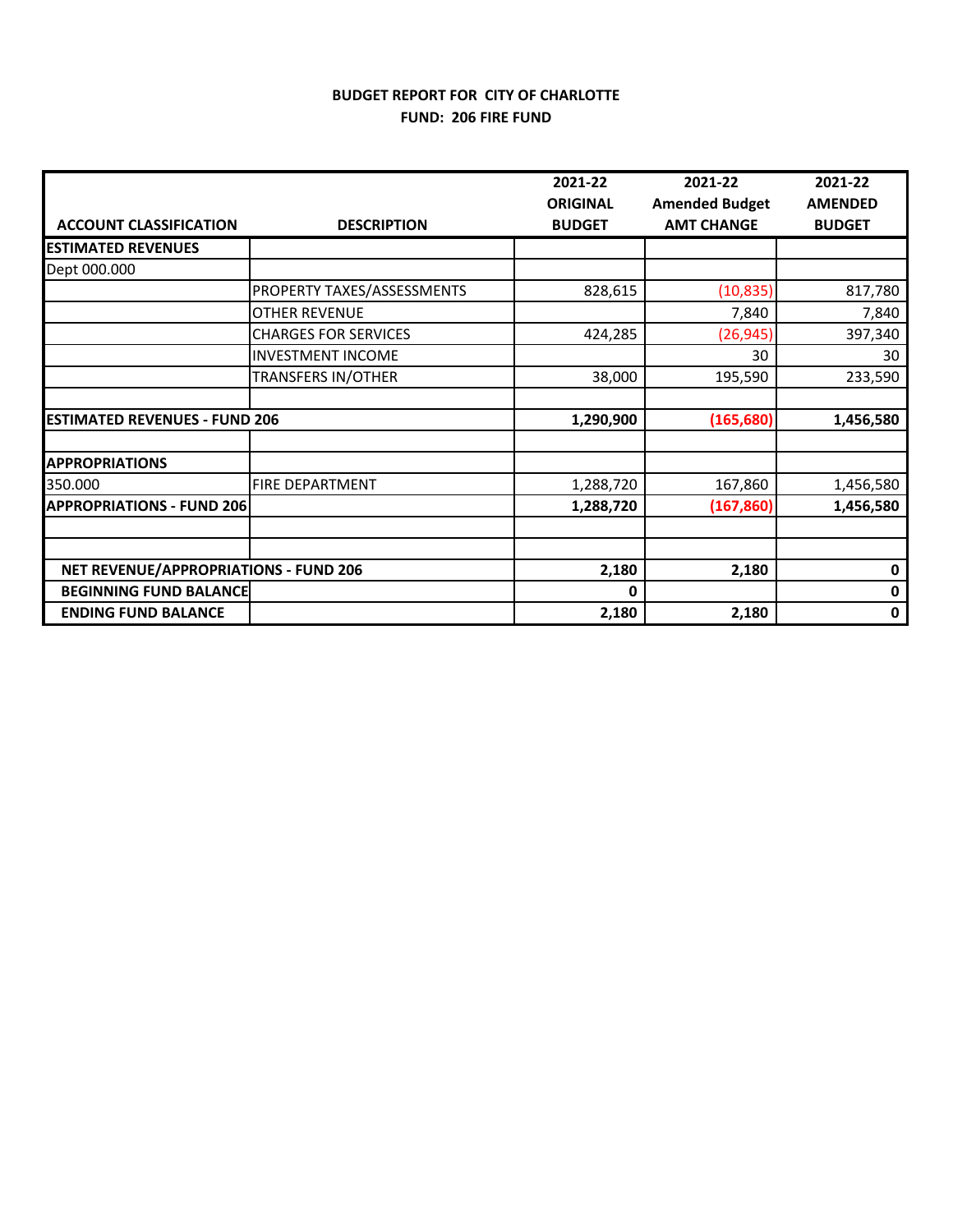## **BUDGET REPORT FOR CITY OF CHARLOTTE FUND: 230 POLICE DRUG ENFORCEMENT FUND**

|                                              |                          | 2021-22         | 2021-22               | 2021-22        |
|----------------------------------------------|--------------------------|-----------------|-----------------------|----------------|
|                                              |                          | <b>ORIGINAL</b> | <b>Amended Budget</b> | <b>AMENDED</b> |
| <b>ACCOUNT CLASSIFICATION</b>                | <b>DESCRIPTION</b>       | <b>BUDGET</b>   | <b>AMT CHANGE</b>     | <b>BUDGET</b>  |
| <b>ESTIMATED REVENUES</b>                    |                          |                 |                       |                |
| Dept 000.000                                 |                          |                 |                       |                |
|                                              | <b>OTHER REVENUE</b>     |                 | 1,490                 | 1,490          |
|                                              | <b>INVESTMENT INCOME</b> |                 | 10                    | 10             |
|                                              |                          |                 |                       |                |
| <b>ESTIMATED REVENUES - FUND 230</b>         |                          |                 | (1,500)               | 1,500          |
|                                              |                          |                 |                       |                |
|                                              |                          |                 |                       |                |
| <b>APPROPRIATIONS</b>                        |                          |                 |                       |                |
| 301.000                                      | <b>DRUG ENFORCEMENT</b>  | 1,500           |                       | 1,500          |
| <b>APPROPRIATIONS - FUND 230</b>             |                          | 1,500           |                       | 1,500          |
|                                              |                          |                 |                       |                |
|                                              |                          |                 |                       |                |
| <b>NET REVENUE/APPROPRIATIONS - FUND 230</b> |                          | (1,500)         | (1,500)               | $\mathbf 0$    |
| <b>BEGINNING FUND BALANCE</b>                |                          | 11,775          |                       | 11,775         |
| <b>ENDING FUND BALANCE</b>                   |                          | 10,275          | (1,500)               | 11,775         |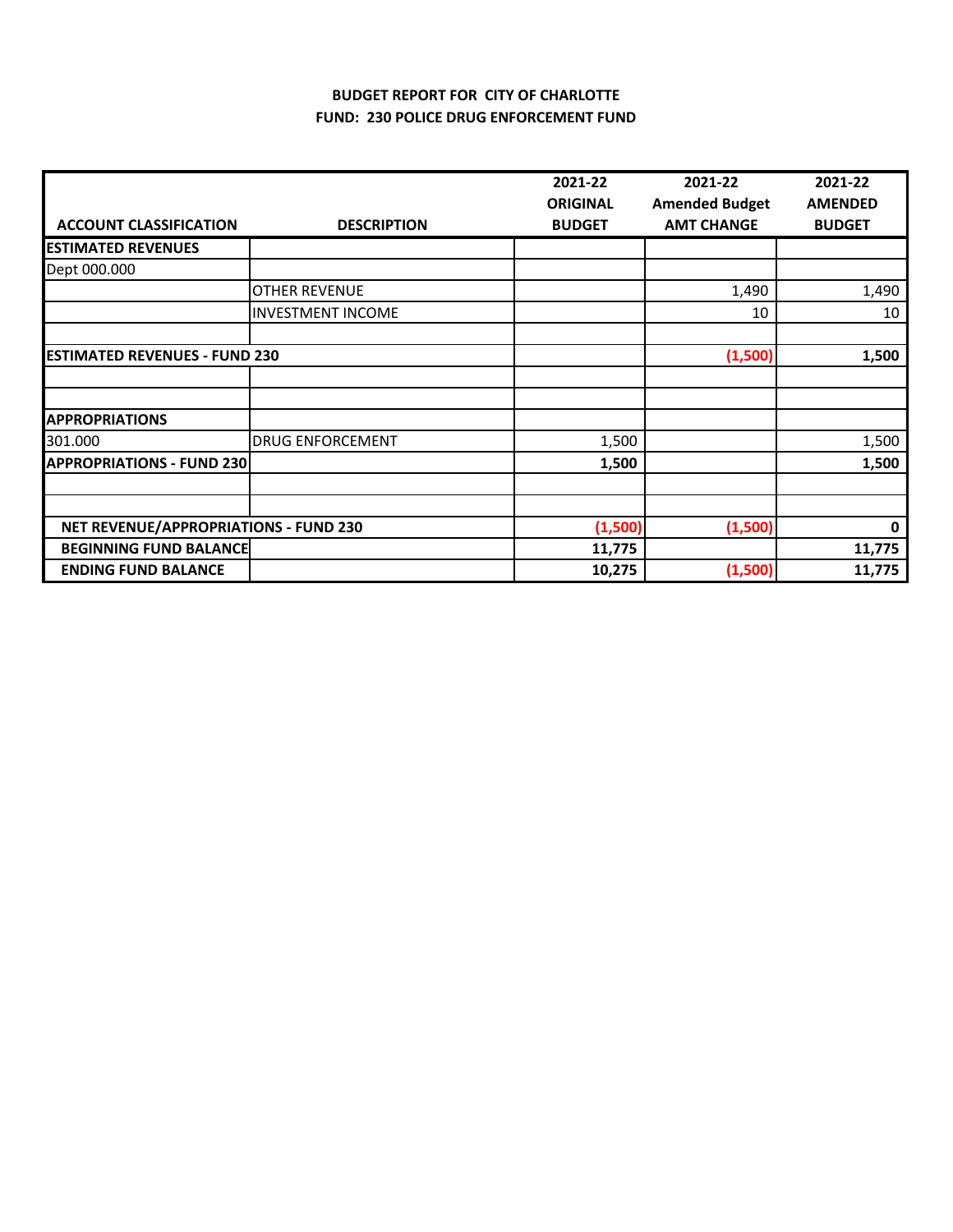# **BUDGET REPORT FOR CITY OF CHARLOTTE FUND: 240 ACT 302 POLICE TRAINING FUND**

|                                       |                                | 2021-22         | 2021-22               | 2021-22        |
|---------------------------------------|--------------------------------|-----------------|-----------------------|----------------|
|                                       |                                | <b>ORIGINAL</b> | <b>Amended Budget</b> | <b>AMENDED</b> |
| <b>ACCOUNT CLASSIFICATION</b>         | <b>DESCRIPTION</b>             | <b>BUDGET</b>   | <b>AMT CHANGE</b>     | <b>BUDGET</b>  |
| <b>ESTIMATED REVENUES</b>             |                                |                 |                       |                |
| Dept 000.000                          |                                |                 |                       |                |
|                                       | INTERGOVERNMENTAL              | 2,500           | 1,270                 | 3,770          |
|                                       | <b>INVESTMENT INCOME</b>       |                 | 10                    | 10             |
|                                       | <b>TRANSFERS IN/OTHER</b>      | 3,000           |                       | 3,000          |
|                                       |                                |                 |                       |                |
| <b>ESTIMATED REVENUES - FUND 240</b>  |                                | 5,500           | (1, 280)              | 6,780          |
|                                       |                                |                 |                       |                |
|                                       |                                |                 |                       |                |
| <b>APPROPRIATIONS</b>                 |                                |                 |                       |                |
| 302.000                               | <b>ACT 302 POLICE TRAINING</b> | 5,500           |                       | 5,500          |
| <b>APPROPRIATIONS - FUND 240</b>      |                                | 5,500           |                       | 5,500          |
|                                       |                                |                 |                       |                |
|                                       |                                |                 |                       |                |
| NET REVENUE/APPROPRIATIONS - FUND 240 |                                | 0               | (1, 280)              | 1,280          |
| <b>BEGINNING FUND BALANCE</b>         |                                | 10,018          |                       | 10,018         |
| <b>ENDING FUND BALANCE</b>            |                                | 10,018          | (1, 280)              | 11,298         |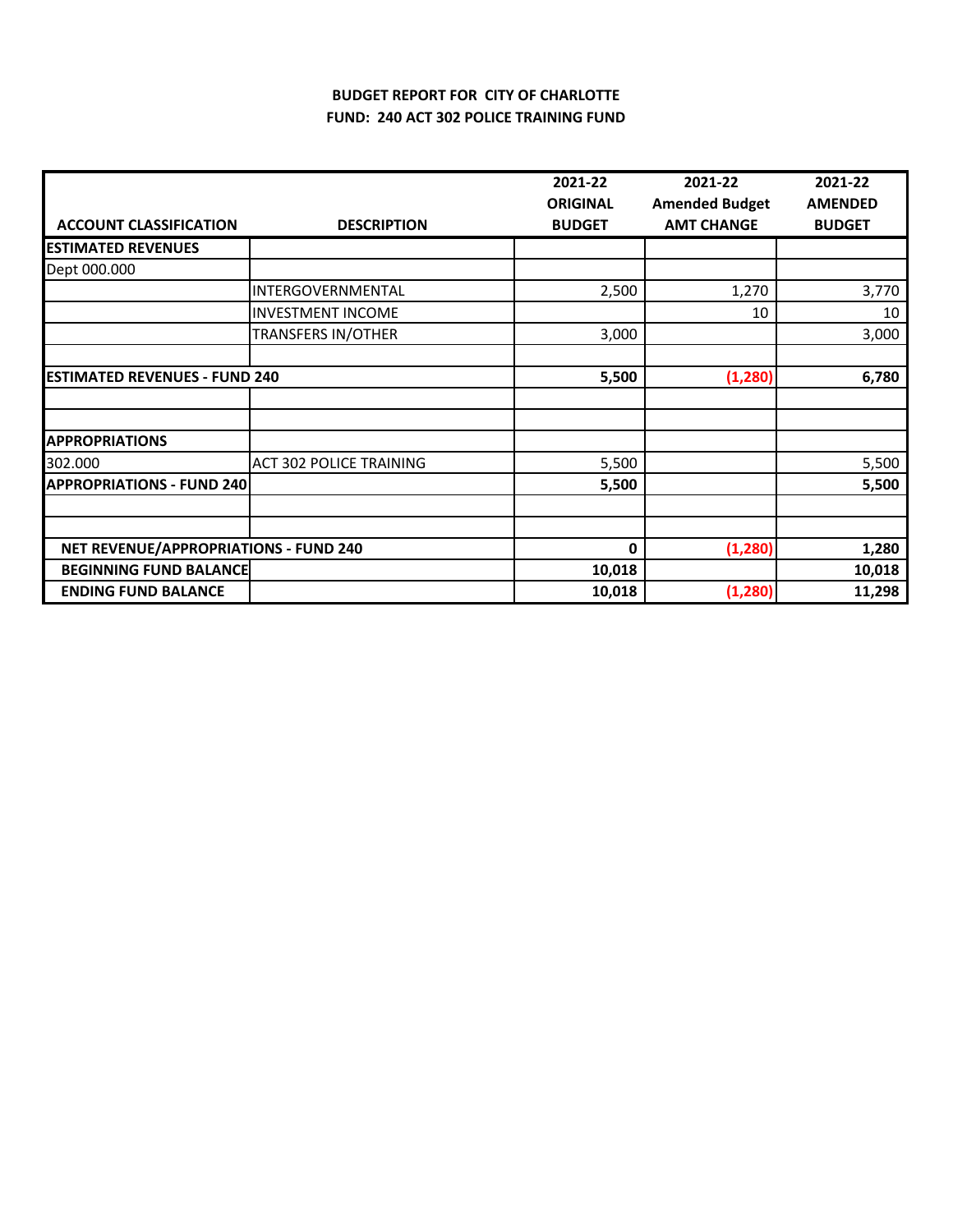#### **BUDGET REPORT FOR CITY OF CHARLOTTE FUND: 243 BROWNFIELD REDEVELOPMENT AUTHORITY FUND**

|                                              |                            | 2021-22         | 2021-22               | 2021-22        |
|----------------------------------------------|----------------------------|-----------------|-----------------------|----------------|
|                                              |                            | <b>ORIGINAL</b> | <b>Amended Budget</b> | <b>AMENDED</b> |
| <b>ACCOUNT CLASSIFICATION</b>                | <b>DESCRIPTION</b>         | <b>BUDGET</b>   | <b>AMT CHANGE</b>     | <b>BUDGET</b>  |
| <b>ESTIMATED REVENUES</b>                    |                            |                 |                       |                |
| Dept 000.000                                 |                            |                 |                       |                |
|                                              | PROPERTY TAXES/ASSESSMENTS | 60,000          | 37,460                | 97,460         |
|                                              | <b>INVESTMENT INCOME</b>   |                 | 75                    | 75             |
|                                              |                            |                 |                       |                |
| <b>ESTIMATED REVENUES - FUND 243</b>         |                            | 60,000          | (37, 535)             | 97,535         |
|                                              |                            |                 |                       |                |
|                                              |                            |                 |                       |                |
| <b>APPROPRIATIONS</b>                        |                            |                 |                       |                |
| 000.000                                      |                            | 85,000          |                       | 85,000         |
| <b>APPROPRIATIONS - FUND 243</b>             |                            | 85,000          |                       | 85,000         |
|                                              |                            |                 |                       |                |
|                                              |                            |                 |                       |                |
| <b>NET REVENUE/APPROPRIATIONS - FUND 243</b> |                            | (25,000)        | (37, 535)             | 12,535         |
| <b>BEGINNING FUND BALANCE</b>                |                            | 34,697          |                       | 34,697         |
| <b>ENDING FUND BALANCE</b>                   |                            | 9,697           | (37, 535)             | 47,232         |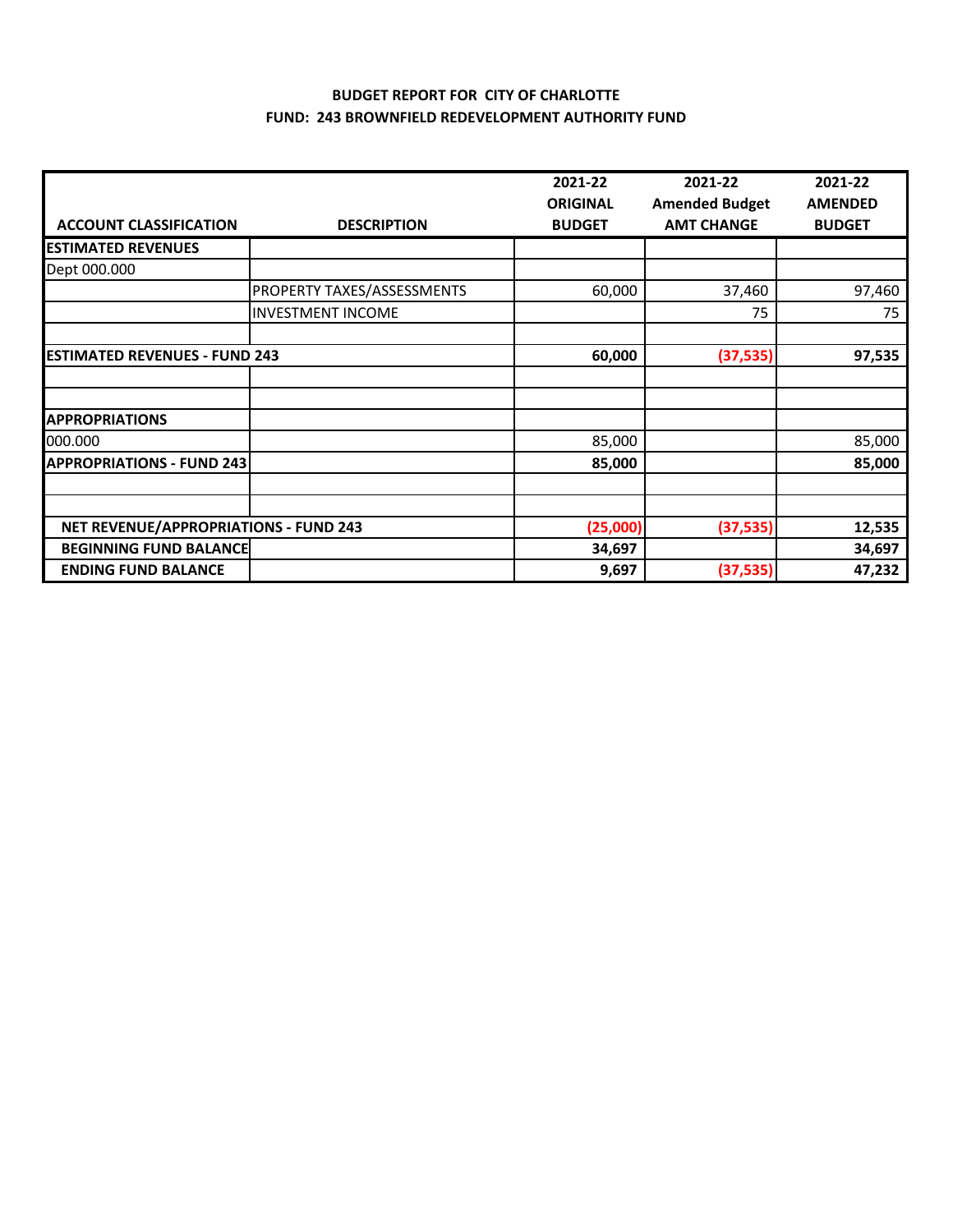## **BUDGET REPORT FOR CITY OF CHARLOTTE FUND: 260 DDA FUND**

|                                       |                            | 2021-22                          | 2021-22                                    | 2021-22                         |
|---------------------------------------|----------------------------|----------------------------------|--------------------------------------------|---------------------------------|
| <b>ACCOUNT CLASSIFICATION</b>         | <b>DESCRIPTION</b>         | <b>ORIGINAL</b><br><b>BUDGET</b> | <b>Amended Budget</b><br><b>AMT CHANGE</b> | <b>AMENDED</b><br><b>BUDGET</b> |
| <b>ESTIMATED REVENUES</b>             |                            |                                  |                                            |                                 |
| Dept 000.000                          |                            |                                  |                                            |                                 |
|                                       | PROPERTY TAXES/ASSESSMENTS | 32,700                           | 3,320                                      | 36,020                          |
|                                       | <b>OTHER REVENUE</b>       | 1,200                            | 5,810                                      | 7,010                           |
|                                       | <b>INVESTMENT INCOME</b>   | 25                               | (15)                                       | 10                              |
|                                       |                            |                                  |                                            |                                 |
| <b>ESTIMATED REVENUES - FUND 260</b>  |                            | 33,925                           | (9, 115)                                   | 43,040                          |
|                                       |                            |                                  |                                            |                                 |
| <b>APPROPRIATIONS</b>                 |                            |                                  |                                            |                                 |
| 800.000                               | ECONOMIC DEVELOPMENT       | 30,850                           | 1,105                                      | 31,955                          |
| <b>APPROPRIATIONS - FUND 260</b>      |                            | 30,850                           | (1, 105)                                   | 31,955                          |
|                                       |                            |                                  |                                            |                                 |
|                                       |                            |                                  |                                            |                                 |
| NET REVENUE/APPROPRIATIONS - FUND 260 |                            | 3,075                            | (8,010)                                    | 11,085                          |
| <b>BEGINNING FUND BALANCE</b>         |                            | 207,093                          |                                            | 207,093                         |
| <b>ENDING FUND BALANCE</b>            |                            | 210,168                          | (8,010)                                    | 218,178                         |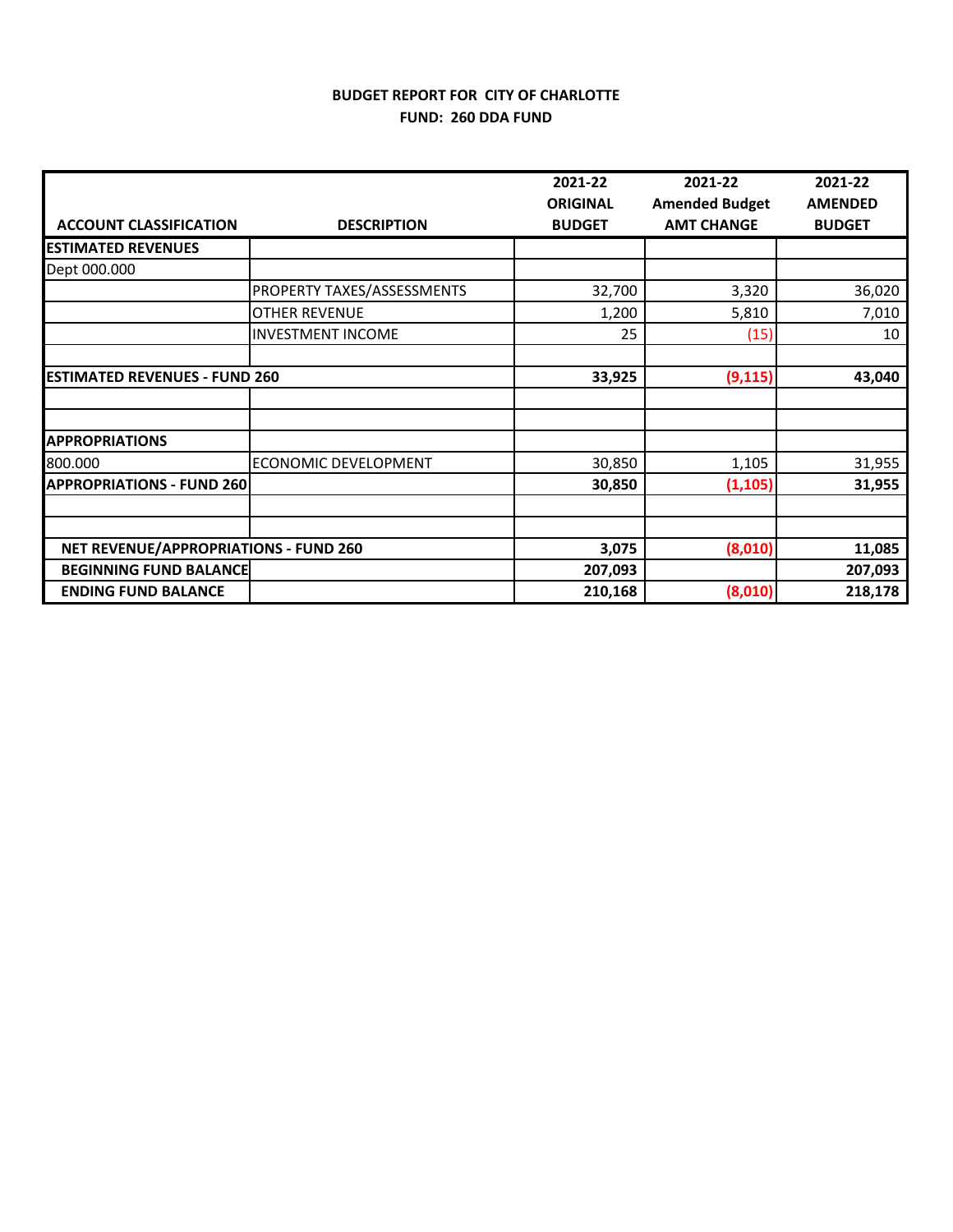# **BUDGET REPORT FOR CITY OF CHARLOTTE FUND: 261 LDFA FUND**

|                                       |                          | 2021-22         | 2021-22               | 2021-22        |
|---------------------------------------|--------------------------|-----------------|-----------------------|----------------|
|                                       |                          | <b>ORIGINAL</b> | <b>Amended Budget</b> | <b>AMENDED</b> |
| <b>ACCOUNT CLASSIFICATION</b>         | <b>DESCRIPTION</b>       | <b>BUDGET</b>   | <b>AMT CHANGE</b>     | <b>BUDGET</b>  |
| <b>ESTIMATED REVENUES</b>             |                          |                 |                       |                |
| Dept 000.000                          |                          |                 |                       |                |
|                                       | <b>OTHER REVENUE</b>     | 3,000           | (965)                 | 2,035          |
|                                       | <b>INVESTMENT INCOME</b> |                 | 760                   | 760            |
|                                       |                          |                 |                       |                |
| <b>ESTIMATED REVENUES - FUND 261</b>  |                          | 3,000           | 205                   | 2,795          |
|                                       |                          |                 |                       |                |
|                                       |                          |                 |                       |                |
| <b>APPROPRIATIONS</b>                 |                          |                 |                       |                |
| 800.000                               | ECONOMIC DEVELOPMENT     | 6,350           |                       | 6,350          |
| <b>APPROPRIATIONS - FUND 261</b>      |                          | 6,350           |                       | 6,350          |
|                                       |                          |                 |                       |                |
|                                       |                          |                 |                       |                |
| NET REVENUE/APPROPRIATIONS - FUND 261 |                          | (3,350)         | 205                   | (3,555)        |
| <b>BEGINNING FUND BALANCE</b>         |                          | 1,164,974       |                       | 1,164,974      |
| <b>ENDING FUND BALANCE</b>            |                          | 1,161,624       | 205                   | 1,161,419      |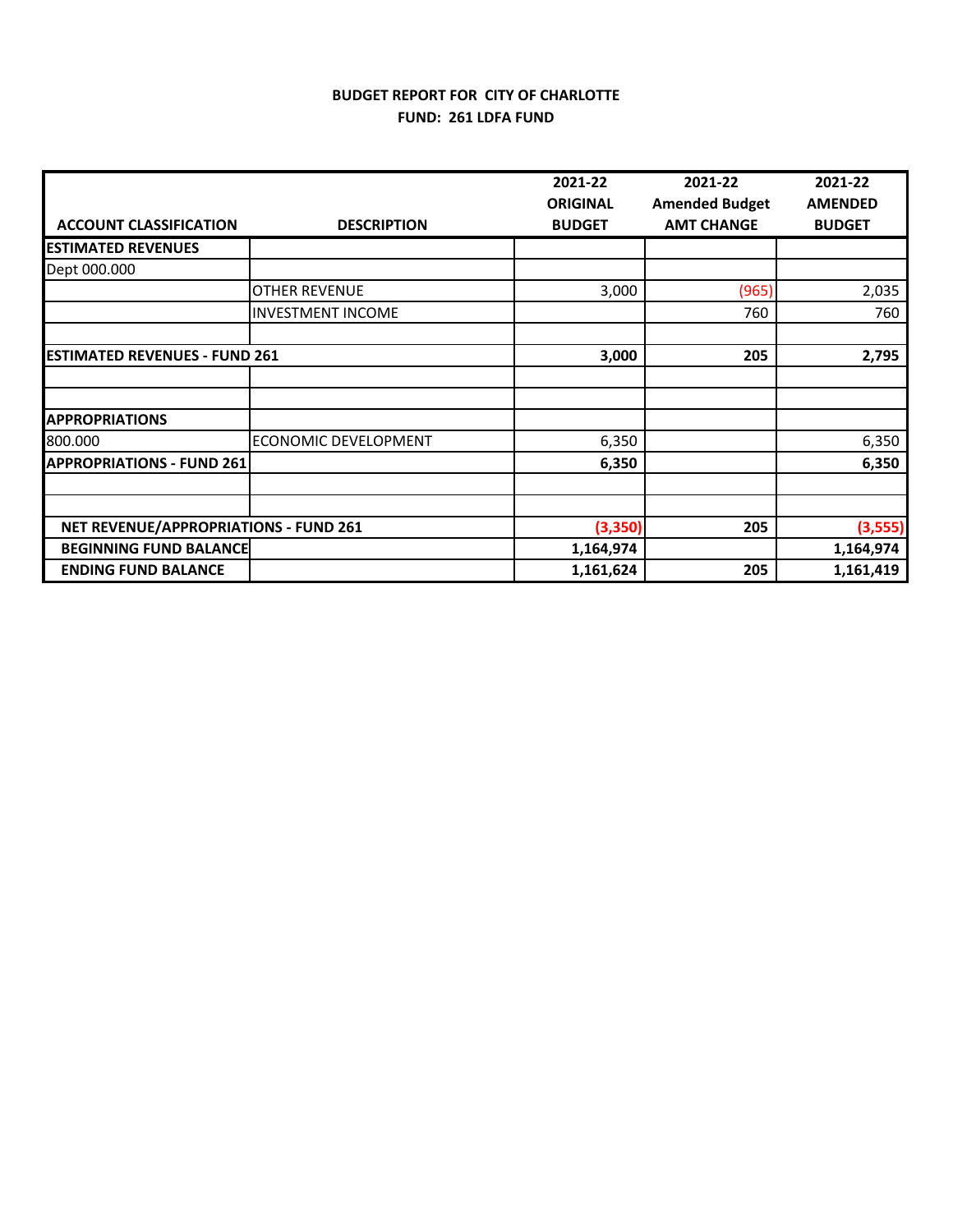## **BUDGET REPORT FOR CITY OF CHARLOTTE FUND: 270 ECONOMIC DEVELOPMENT FUND**

|                                       |                          | 2021-22         | 2021-22               | 2021-22        |
|---------------------------------------|--------------------------|-----------------|-----------------------|----------------|
|                                       |                          | <b>ORIGINAL</b> | <b>Amended Budget</b> | <b>AMENDED</b> |
| <b>ACCOUNT CLASSIFICATION</b>         | <b>DESCRIPTION</b>       | <b>BUDGET</b>   | <b>AMT CHANGE</b>     | <b>BUDGET</b>  |
| <b>ESTIMATED REVENUES</b>             |                          |                 |                       |                |
| Dept 000.000                          |                          |                 |                       |                |
|                                       | <b>OTHER REVENUE</b>     | 9,500           | 2,100                 | 11,600         |
|                                       | <b>INVESTMENT INCOME</b> |                 | 40                    | 40             |
|                                       |                          |                 |                       |                |
| <b>ESTIMATED REVENUES - FUND 270</b>  |                          | 9,500           | (2, 140)              | 11,640         |
|                                       |                          |                 |                       |                |
| <b>APPROPRIATIONS</b>                 |                          |                 |                       |                |
| 800.000                               | ECONOMIC DEVELOPMENT     | 3,750           | 70                    | 3,820          |
| <b>APPROPRIATIONS - FUND 270</b>      |                          | 3,750           | (70)                  | 3,820          |
|                                       |                          |                 |                       |                |
|                                       |                          |                 |                       |                |
| NET REVENUE/APPROPRIATIONS - FUND 270 |                          | 5,750           | (2,070)               | 7,820          |
| <b>BEGINNING FUND BALANCE</b>         |                          | 51,148          |                       | 51,148         |
| <b>ENDING FUND BALANCE</b>            |                          | 56,898          | (2,070)               | 58,968         |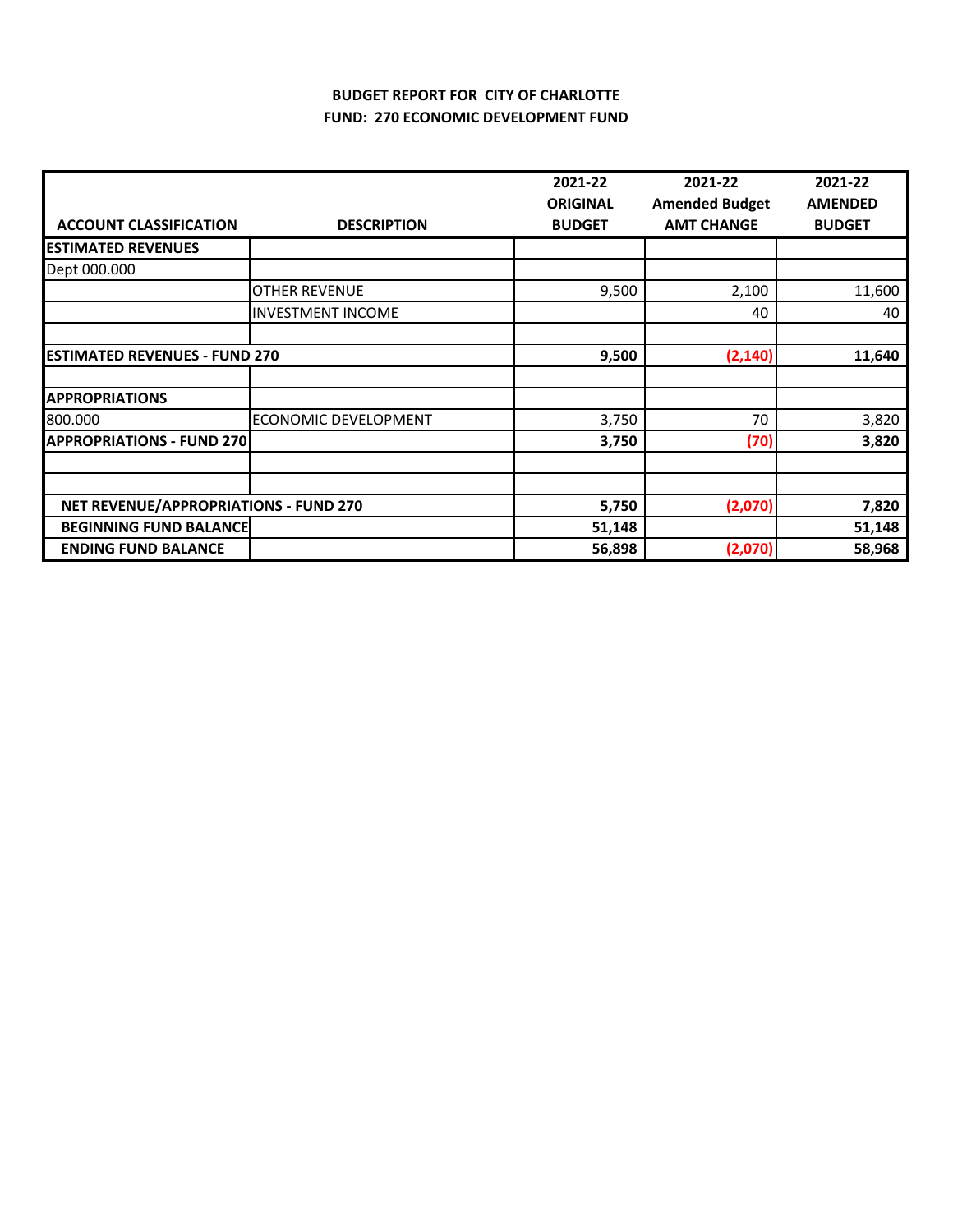# **BUDGET REPORT FOR CITY OF CHARLOTTE FUND: 280 AIRPORT FUND**

|                                       |                             | 2021-22                          | 2021-22                                    | 2021-22                         |
|---------------------------------------|-----------------------------|----------------------------------|--------------------------------------------|---------------------------------|
| <b>ACCOUNT CLASSIFICATION</b>         | <b>DESCRIPTION</b>          | <b>ORIGINAL</b><br><b>BUDGET</b> | <b>Amended Budget</b><br><b>AMT CHANGE</b> | <b>AMENDED</b><br><b>BUDGET</b> |
| <b>ESTIMATED REVENUES</b>             |                             |                                  |                                            |                                 |
| Dept 000.000                          |                             |                                  |                                            |                                 |
|                                       | <b>OTHER REVENUE</b>        | 81,400                           | 4,600                                      | 86,000                          |
|                                       | <b>FEDERAL GRANT</b>        | 100,000                          | (100,000)                                  |                                 |
|                                       | <b>CHARGES FOR SERVICES</b> | 35,000                           |                                            | 35,000                          |
|                                       | <b>TRANSFERS IN/OTHER</b>   |                                  | 168,245                                    | 168,245                         |
|                                       |                             |                                  |                                            |                                 |
| <b>ESTIMATED REVENUES - FUND 280</b>  |                             | 216,400                          | (72, 845)                                  | 289,245                         |
|                                       |                             |                                  |                                            |                                 |
|                                       |                             |                                  |                                            |                                 |
| <b>APPROPRIATIONS</b>                 |                             |                                  |                                            |                                 |
| 830.000                               | <b>AIRPORT</b>              | 197,672                          | 91,573                                     | 289,245                         |
| <b>APPROPRIATIONS - FUND 280</b>      |                             | 197,672                          | (91, 573)                                  | 289,245                         |
|                                       |                             |                                  |                                            |                                 |
|                                       |                             |                                  |                                            |                                 |
| NET REVENUE/APPROPRIATIONS - FUND 280 |                             | 18,728                           | 18,728                                     | 0                               |
| <b>BEGINNING FUND BALANCE</b>         |                             | (154, 150)                       |                                            | (154, 150)                      |
| <b>ENDING FUND BALANCE</b>            |                             | (135, 422)                       | 18,728                                     | (154, 150)                      |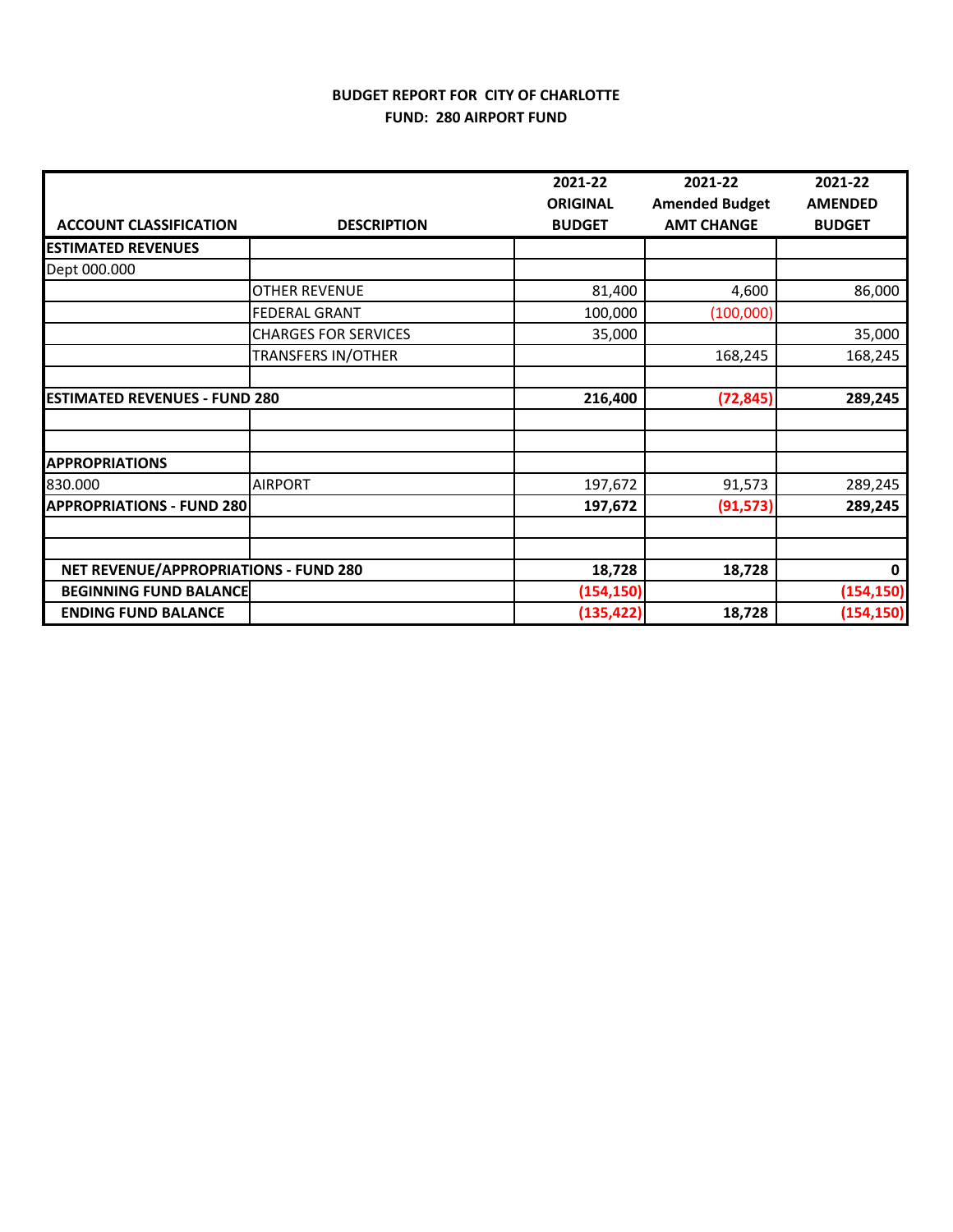## **BUDGET REPORT FOR CITY OF CHARLOTTE FUND: 285 CAMP FRANCES FUND**

|                                              |                               | 2021-22         | 2021-22               | 2021-22        |
|----------------------------------------------|-------------------------------|-----------------|-----------------------|----------------|
|                                              |                               | <b>ORIGINAL</b> | <b>Amended Budget</b> | <b>AMENDED</b> |
| <b>ACCOUNT CLASSIFICATION</b>                | <b>DESCRIPTION</b>            | <b>BUDGET</b>   | <b>AMT CHANGE</b>     | <b>BUDGET</b>  |
| <b>ESTIMATED REVENUES</b>                    |                               |                 |                       |                |
| Dept 000.000                                 |                               |                 |                       |                |
|                                              | <b>OTHER REVENUE</b>          |                 | 3,640                 | 3,640          |
|                                              | <b>INVESTMENT INCOME</b>      |                 | 15                    | 15             |
|                                              |                               |                 |                       |                |
| <b>ESTIMATED REVENUES - FUND 285</b>         |                               |                 | (3,655)               | 3,655          |
|                                              |                               |                 |                       |                |
|                                              |                               |                 |                       |                |
| <b>APPROPRIATIONS</b>                        |                               |                 |                       |                |
| 825.000                                      | <b>PARKS &amp; RECREATION</b> |                 | 2,560                 | 2,560          |
| <b>APPROPRIATIONS - FUND 285</b>             |                               |                 | (2,560)               | 2,560          |
|                                              |                               |                 |                       |                |
|                                              |                               |                 |                       |                |
| <b>NET REVENUE/APPROPRIATIONS - FUND 285</b> |                               | 0               | (1,095)               | 1,095          |
| <b>BEGINNING FUND BALANCE</b>                |                               | 19,381          |                       | 19,381         |
| <b>ENDING FUND BALANCE</b>                   |                               | 19,381          | (1,095)               | 20,476         |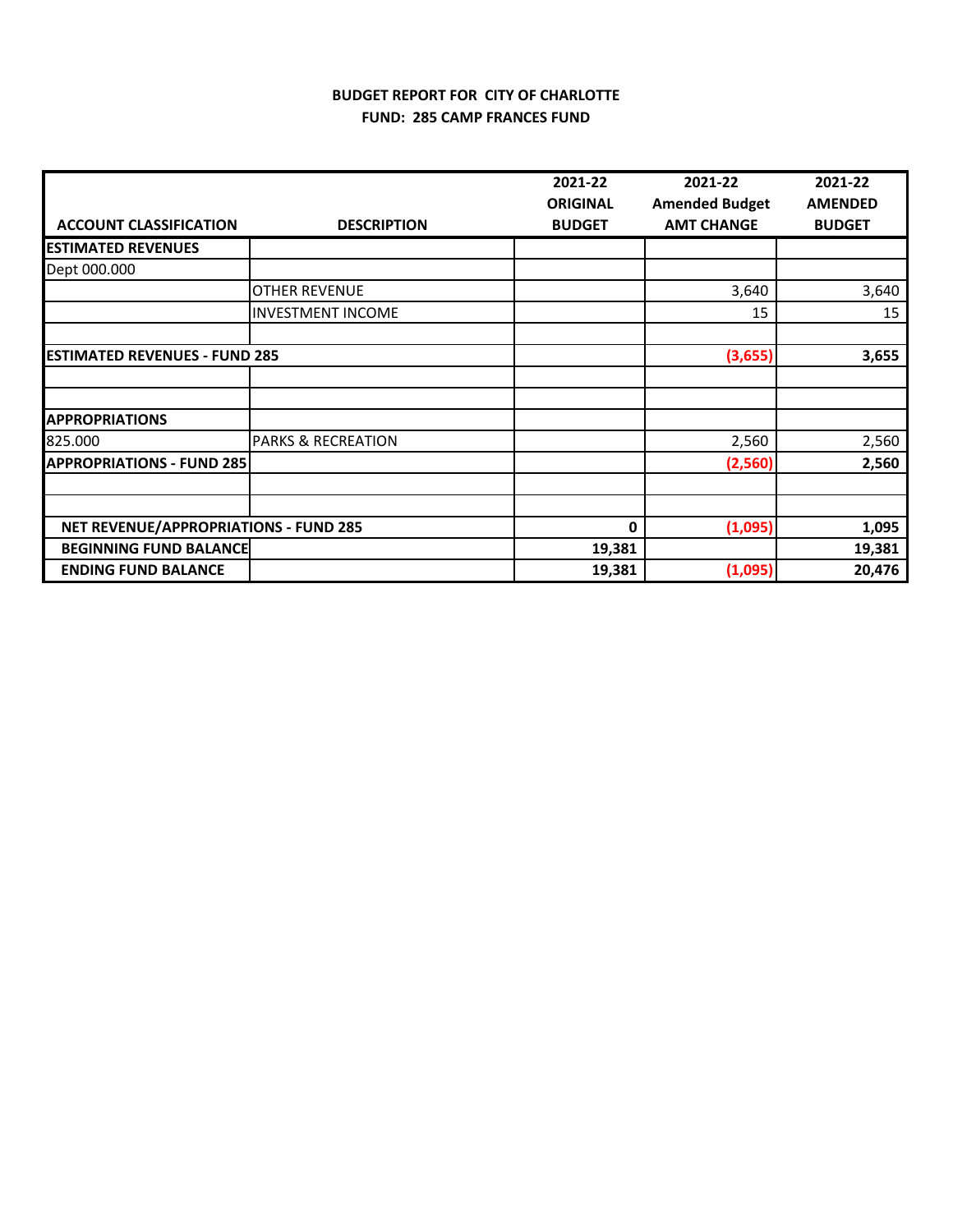# **BUDGET REPORT FOR CITY OF CHARLOTTE FUND: 290 FEDERAL & STATE GRANTS FUND**

|                                       |                          | 2021-22         | 2021-22               | 2021-22        |
|---------------------------------------|--------------------------|-----------------|-----------------------|----------------|
|                                       |                          | <b>ORIGINAL</b> | <b>Amended Budget</b> | <b>AMENDED</b> |
| <b>ACCOUNT CLASSIFICATION</b>         | <b>DESCRIPTION</b>       | <b>BUDGET</b>   | <b>AMT CHANGE</b>     | <b>BUDGET</b>  |
| <b>ESTIMATED REVENUES</b>             |                          |                 |                       |                |
| Dept 000.000                          |                          |                 |                       |                |
|                                       | INTERGOVERNMENTAL        |                 | 6,370                 | 6,370          |
|                                       | <b>INVESTMENT INCOME</b> |                 | 25                    | 25             |
|                                       |                          |                 |                       |                |
| <b>ESTIMATED REVENUES - FUND 290</b>  |                          |                 | (6, 395)              | 6,395          |
|                                       |                          |                 |                       |                |
| <b>APPROPRIATIONS</b>                 |                          |                 |                       |                |
| 890.002                               | <b>CDBG</b>              |                 | 6,370                 | 6,370          |
| <b>APPROPRIATIONS - FUND 290</b>      |                          |                 | (6, 370)              | 6,370          |
|                                       |                          |                 |                       |                |
| NET REVENUE/APPROPRIATIONS - FUND 290 |                          | 0               | (25)                  | 25             |
| <b>BEGINNING FUND BALANCE</b>         |                          | 21,258          |                       | 21,258         |
| <b>ENDING FUND BALANCE</b>            |                          | 21,258          | (25)                  | 21,283         |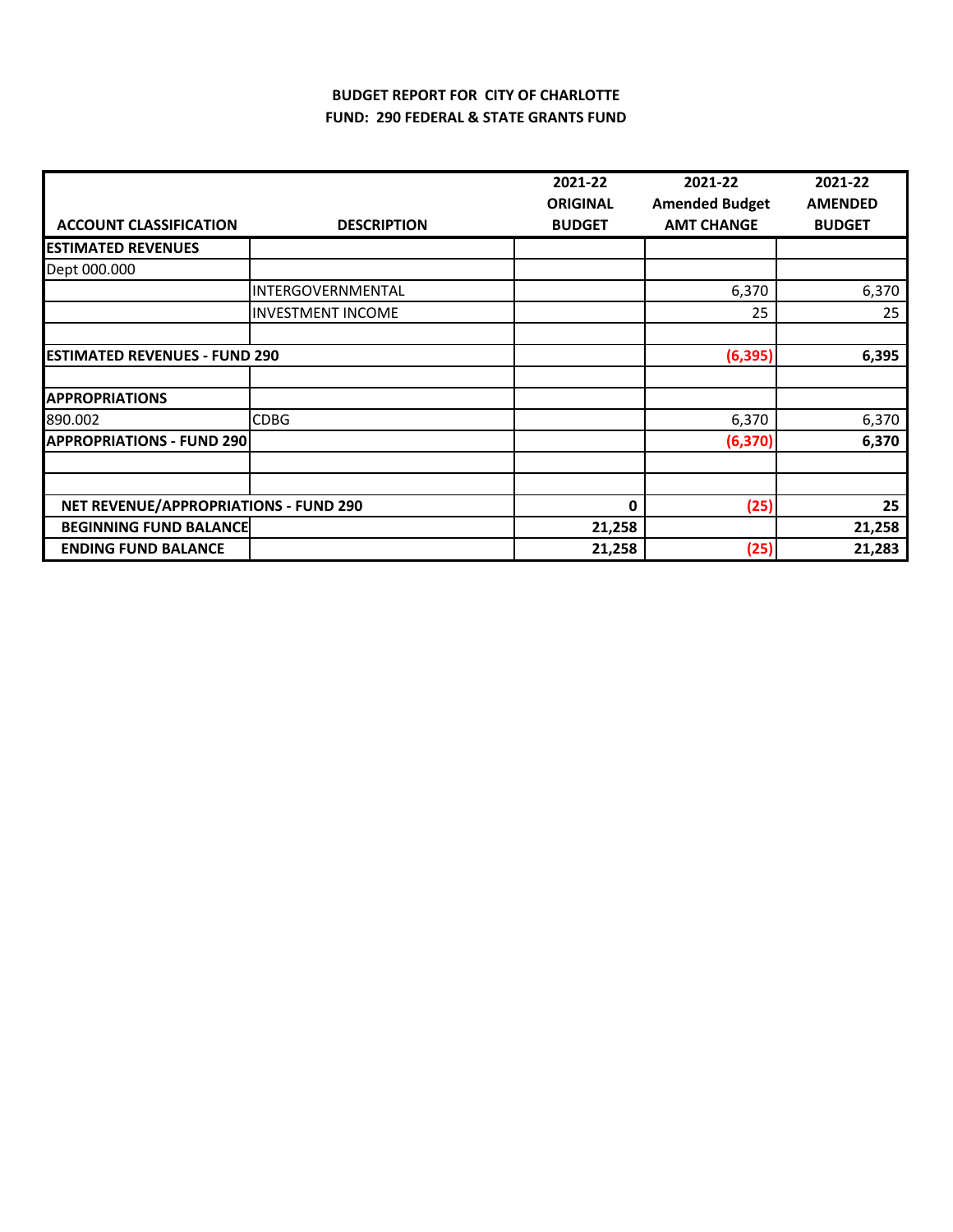## **BUDGET REPORT FOR CITY OF CHARLOTTE FUND: 330 2008 FACILITY BLDG G.O. BOND FUND**

|                                       |                            | 2021-22                          | 2021-22                                    | 2021-22                         |
|---------------------------------------|----------------------------|----------------------------------|--------------------------------------------|---------------------------------|
| <b>ACCOUNT CLASSIFICATION</b>         | <b>DESCRIPTION</b>         | <b>ORIGINAL</b><br><b>BUDGET</b> | <b>Amended Budget</b><br><b>AMT CHANGE</b> | <b>AMENDED</b><br><b>BUDGET</b> |
| <b>ESTIMATED REVENUES</b>             |                            |                                  |                                            |                                 |
| Dept 000.000                          |                            |                                  |                                            |                                 |
|                                       | PROPERTY TAXES/ASSESSMENTS | 202,000                          | 8,355                                      | 210,355                         |
|                                       | INTERGOVERNMENTAL          | 12,000                           |                                            | 12,000                          |
|                                       | <b>INVESTMENT INCOME</b>   | 150                              |                                            | 150                             |
|                                       |                            |                                  |                                            |                                 |
| <b>ESTIMATED REVENUES - FUND 330</b>  |                            | 214,150                          | (8, 355)                                   | 222,505                         |
|                                       |                            |                                  |                                            |                                 |
| <b>APPROPRIATIONS</b>                 |                            |                                  |                                            |                                 |
| 826.000                               | <b>DEBT SERVICE</b>        | 173,850                          | 24,000                                     | 197,850                         |
| <b>APPROPRIATIONS - FUND 330</b>      |                            | 173,850                          | (24,000)                                   | 197,850                         |
|                                       |                            |                                  |                                            |                                 |
|                                       |                            |                                  |                                            |                                 |
| NET REVENUE/APPROPRIATIONS - FUND 330 |                            | 40,300                           | 15,645                                     | 24,655                          |
| <b>BEGINNING FUND BALANCE</b>         |                            | 40,351                           |                                            | 40,351                          |
| <b>ENDING FUND BALANCE</b>            |                            | 80,651                           | 15,645                                     | 65,006                          |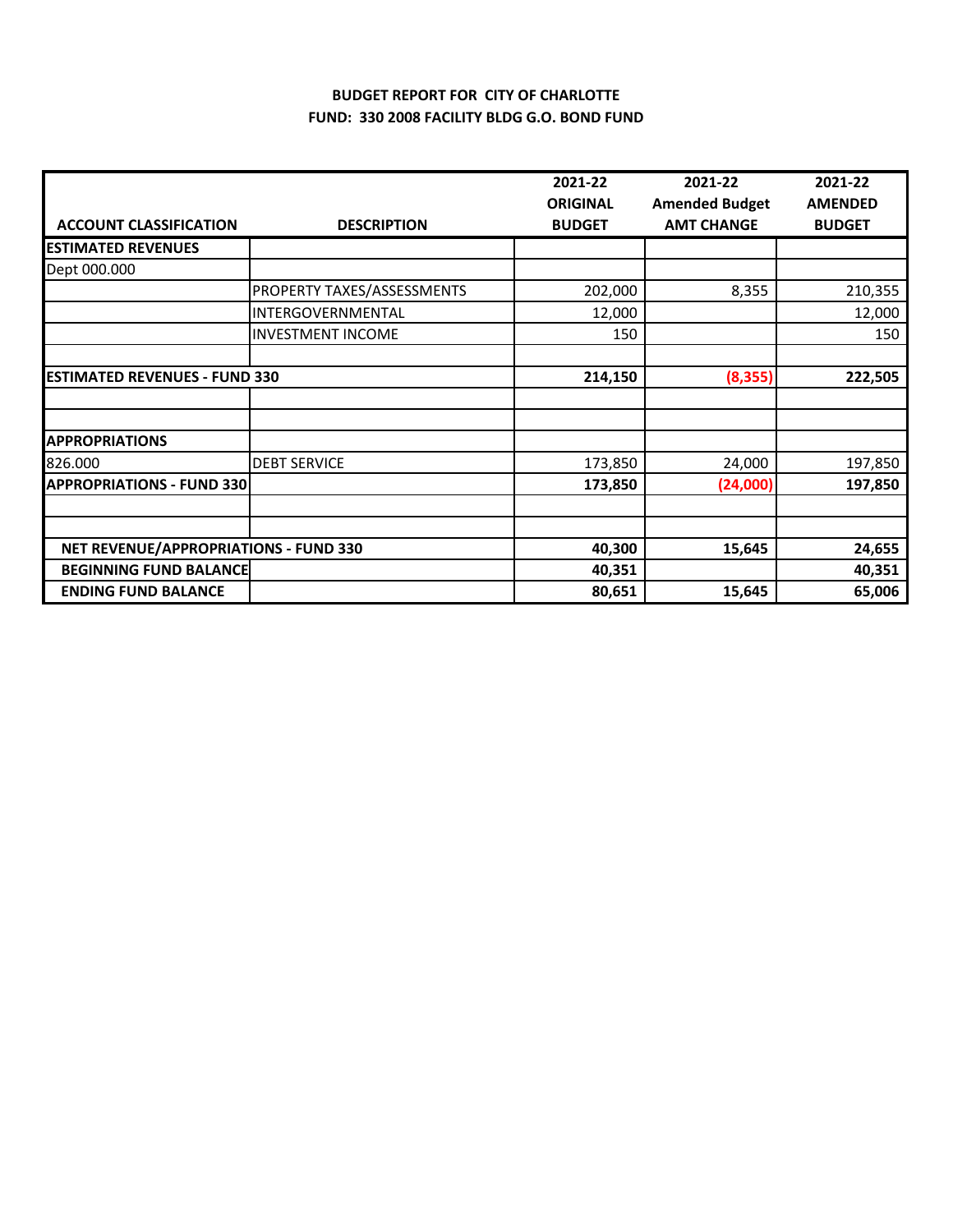# **BUDGET REPORT FOR CITY OF CHARLOTTE FUND: 500 RECYCLING FUND**

|                                       |                              | 2021-22         | 2021-22               | 2021-22        |
|---------------------------------------|------------------------------|-----------------|-----------------------|----------------|
|                                       |                              | <b>ORIGINAL</b> | <b>Amended Budget</b> | <b>AMENDED</b> |
| <b>ACCOUNT CLASSIFICATION</b>         | <b>DESCRIPTION</b>           | <b>BUDGET</b>   | <b>AMT CHANGE</b>     | <b>BUDGET</b>  |
| <b>ESTIMATED REVENUES</b>             |                              |                 |                       |                |
| Dept 000.000                          |                              |                 |                       |                |
|                                       | PROPERTY TAXES/ASSESSMENTS   | 16,000          | 1,090                 | 17,090         |
|                                       | <b>OTHER REVENUE</b>         | 20,000          | (4, 250)              | 15,750         |
|                                       | <b>LOCAL GRANTS</b>          | 28,000          | 1,110                 | 29,110         |
|                                       | <b>CHARGES FOR SERVICES</b>  | 13,000          | 21,415                | 34,415         |
|                                       | <b>INVESTMENT INCOME</b>     | 20              | 20                    | 40             |
|                                       | <b>TRANSFERS IN/OTHER</b>    |                 | 2,095                 | 2,095          |
|                                       |                              |                 |                       |                |
| <b>ESTIMATED REVENUES - FUND 500</b>  |                              | 77,020          | (21, 480)             | 98,500         |
|                                       |                              |                 |                       |                |
|                                       |                              |                 |                       |                |
|                                       |                              |                 |                       |                |
| <b>APPROPRIATIONS</b>                 |                              |                 |                       |                |
| 841.000                               | HALL STREET RECYCLING CENTER | 59,341          | 5,664                 | 65,005         |
| <b>APPROPRIATIONS - FUND 500</b>      |                              | 59,341          | (5,664)               | 65,005         |
|                                       |                              |                 |                       |                |
|                                       |                              |                 |                       |                |
| NET REVENUE/APPROPRIATIONS - FUND 500 |                              | 17,679          | (15, 816)             | 33,495         |
| <b>BEGINNING FUND BALANCE</b>         |                              | 30,746          |                       | 30,746         |
| <b>ENDING FUND BALANCE</b>            |                              | 48,425          | (15, 816)             | 64,241         |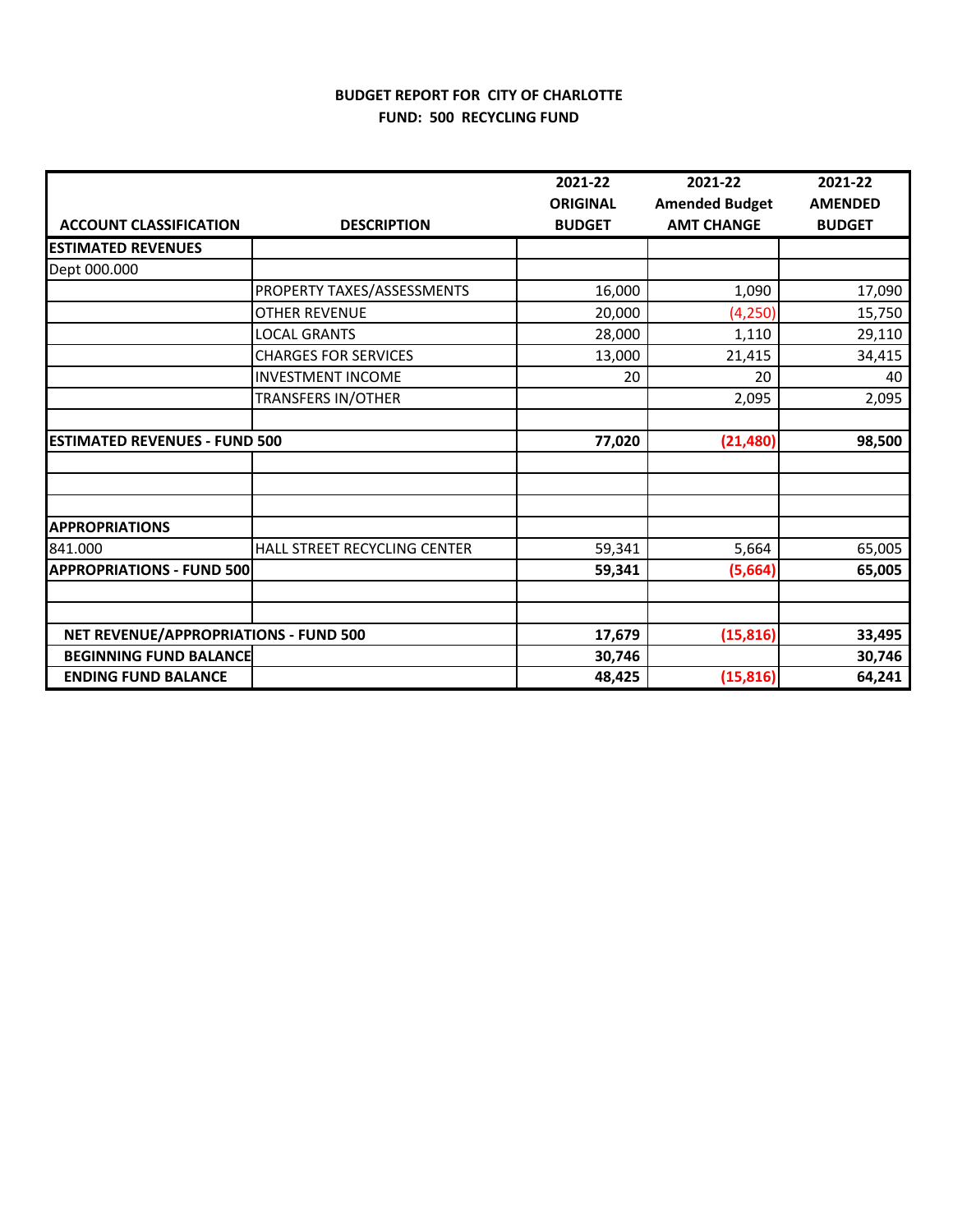#### **BUDGET REPORT FOR CITY OF CHARLOTTE FUND: 510 WATER & SEWER FUND**

|                                      |                                   | 5101-22         | 5101-22               | 5101-22        |
|--------------------------------------|-----------------------------------|-----------------|-----------------------|----------------|
|                                      |                                   | <b>ORIGINAL</b> | <b>Amended Budget</b> | <b>AMENDED</b> |
| <b>ACCOUNT CLASSIFICATION</b>        | <b>DESCRIPTION</b>                | <b>BUDGET</b>   | <b>AMT CHANGE</b>     | <b>BUDGET</b>  |
| <b>ESTIMATED REVENUES</b>            |                                   |                 |                       |                |
| Dept 000.000                         |                                   |                 |                       |                |
|                                      | <b>OTHER REVENUE</b>              | 18,500          | 500                   | 19,000         |
|                                      | INTERGOVERNMENTAL                 | 301,000         |                       | 301,000        |
|                                      | <b>INVESTMENT INCOME</b>          | 15,000          | (11,900)              | 3,100          |
|                                      | <b>WATER REVENUE</b>              | 1,680,500       | 153,875               | 1,834,375      |
|                                      | <b>EQUITY CHARGES</b>             | 30,000          | 12,450                | 42,450         |
|                                      | <b>SEWER REVENUE</b>              | 2,663,000       | 216,585               | 2,879,585      |
|                                      |                                   |                 |                       |                |
| <b>ESTIMATED REVENUES - FUND 510</b> |                                   | 4,708,000       | (371, 510)            | 5,079,510      |
|                                      |                                   |                 |                       |                |
| <b>APPROPRIATIONS</b>                |                                   |                 |                       |                |
| 221.000                              | PAYROLL TO BE DISTRIBUTED         |                 | 1,070                 | 1,070          |
|                                      |                                   |                 |                       |                |
| 610.000                              | <b>SEWER ADMINISTRATION</b>       | 1,610,426       | (372, 045)            | 1,238,381      |
|                                      |                                   |                 |                       |                |
| 620.000                              | SEWER "MISS DIG" OPERATIONS       | 30,300          | 1,500                 | 31,800         |
|                                      |                                   |                 |                       |                |
| 621.000                              | SEWER MAINTENANCE MAINS           | 83,750          | 26,045                | 109,795        |
|                                      |                                   |                 |                       |                |
| 622.000                              | SEWER MAINTENANCE SERVICES        | 44,600          | (550)                 | 44,050         |
|                                      |                                   |                 |                       |                |
| 623.000                              | <b>DAY LIFT STATION</b>           | 5,015           | 2,670                 | 7,685          |
|                                      |                                   |                 |                       |                |
| 624.000                              | <b>REYNOLDS LIFT STATION</b>      | 6,560           | 450                   | 7,010          |
|                                      |                                   |                 |                       |                |
| 625.000                              | <b>MEIJER LIFT STATION</b>        | 3,840           | 1,095                 | 4,935          |
|                                      |                                   |                 |                       |                |
| 626.000                              | <b>LANSING LIFT STATION</b>       | 29,920          | (5,450)               | 24,470         |
|                                      |                                   |                 |                       |                |
| 627.000                              | <b>BEECH LIFT STATION</b>         | 8,760           | 15,240                | 24,000         |
|                                      |                                   |                 |                       |                |
| 628.000                              | <b>TIRRELL LIFT STATION</b>       | 70,820          | 21,740                | 92,560         |
|                                      |                                   |                 |                       |                |
| 629.000                              | CHAD LIFT STATION                 | 5,620           | 4,300                 | 9,920          |
|                                      |                                   |                 |                       |                |
| 630.000                              | NORTHWAY LIFT STATION             | 2,235           | 850                   | 3,085          |
|                                      |                                   |                 |                       |                |
| 631.000                              | W.W.T.P. OPERATIONS               | 742,655         | (78, 805)             | 663,850        |
|                                      |                                   |                 |                       |                |
| 632.000                              | WWTP BLDG & YARD MAINTENANCE      | 24,320          | (1,530)               | 22,790         |
|                                      |                                   |                 |                       |                |
| 640.000                              | <b>WATER ADMINISTRATION</b>       | 359,435         | 153,110               | 512,545        |
|                                      |                                   |                 |                       |                |
| 650.000                              | <b>WATER "MISS DIG" OPERATION</b> | 36,255          | (4,205)               | 32,050         |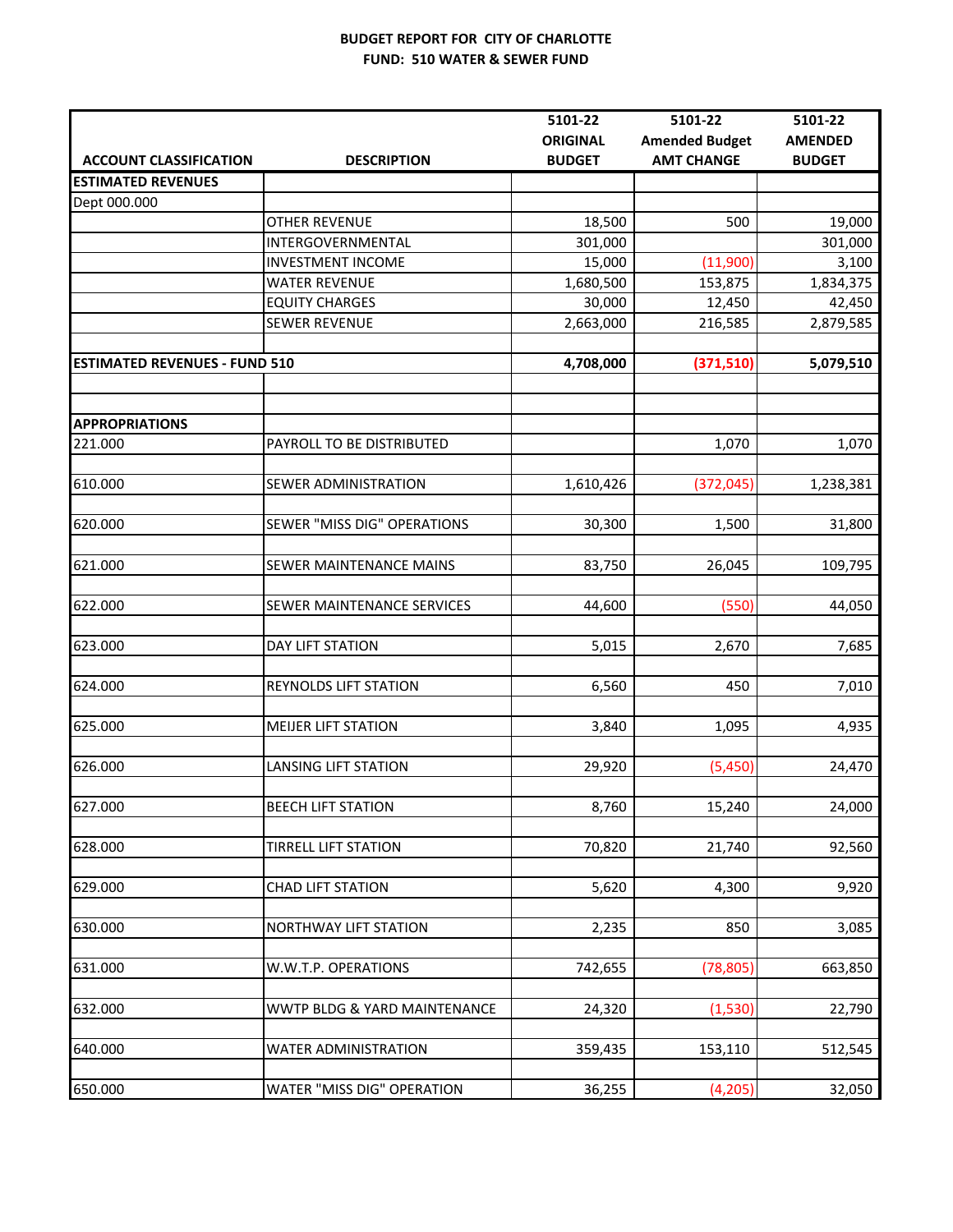#### **BUDGET REPORT FOR CITY OF CHARLOTTE FUND: 510 WATER & SEWER FUND**

|                                       |                                           | 5101-22         | 5101-22               | 5101-22        |
|---------------------------------------|-------------------------------------------|-----------------|-----------------------|----------------|
|                                       |                                           | <b>ORIGINAL</b> | <b>Amended Budget</b> | <b>AMENDED</b> |
| <b>ACCOUNT CLASSIFICATION</b>         | <b>DESCRIPTION</b>                        | <b>BUDGET</b>   | <b>AMT CHANGE</b>     | <b>BUDGET</b>  |
|                                       |                                           |                 |                       |                |
| 651.000                               | WATER MAINTENANCE MAINS                   | 75,365          | 36,260                | 111,625        |
|                                       |                                           |                 |                       |                |
| 652.000                               | WATER MAINTENANCE SERVICES                | 93,330          | (4,020)               | 89,310         |
|                                       |                                           |                 |                       |                |
| 653.000                               | WATER METER MAINTENANCE                   |                 |                       |                |
|                                       |                                           | 7,385           | 4,565                 | 11,950         |
|                                       |                                           |                 |                       |                |
| 654.000                               | WATER METER READING                       | 59,570          | (15, 595)             | 43,975         |
|                                       |                                           |                 |                       |                |
| 661.000                               | <b>WATER PRODUCTION &amp; OPERATION</b>   | 332,205         | (38, 385)             | 293,820        |
|                                       |                                           |                 |                       |                |
| 662.000                               | <b>BUILDING &amp; GROUNDS MAINTENANCE</b> | 3,125           | (1, 230)              | 1,895          |
|                                       |                                           |                 |                       |                |
| 671.000                               | <b>SEWER NEW SERVICE</b>                  |                 | 205                   | 205            |
|                                       |                                           |                 |                       |                |
| 674.000                               | SEWER REPLACEMENT SERVICES                |                 | 17,170                | 17,170         |
|                                       |                                           |                 |                       |                |
| 675.000                               |                                           |                 | (6,500)               |                |
|                                       | SEWER REPLACEMENT EQUIPMENT               | 15,000          |                       | 8,500          |
|                                       |                                           |                 |                       |                |
| 677.000                               | WATER NEW SERVICES                        | 270             | (5)                   | 265            |
|                                       |                                           |                 |                       |                |
| 678.000                               | WATER NEW EQUIPMENT                       | 10,000          | (5,000)               | 5,000          |
|                                       |                                           |                 |                       |                |
| 679.000                               | <b>WATER NEW METERS</b>                   | 30,000          | (11, 345)             | 18,655         |
|                                       |                                           |                 |                       |                |
| 680.000                               | <b>WATER NEW HYDRANTS</b>                 | 2,000           |                       | 2,000          |
|                                       |                                           |                 |                       |                |
| 681.000                               | <b>WATER TOWER</b>                        | 11,100          | 1,900                 | 13,000         |
|                                       |                                           |                 |                       |                |
| 682.000                               | WATER REPLACEMENT MAINS                   |                 | 60                    | 60             |
|                                       |                                           |                 |                       |                |
|                                       |                                           |                 |                       |                |
| 683.000                               | <b>WATER REPLACEMENT SERVICES</b>         | 660,545         | (470, 345)            | 190,200        |
|                                       |                                           |                 |                       |                |
| 684.000                               | WATER REPLACEMENT EQUIPMENT               | 800             | 500                   | 1,300          |
|                                       |                                           |                 |                       |                |
| 685.000                               | WATER REPLACEMENT HYDRANTS                | 2,620           | 25,825                | 28,445         |
|                                       |                                           |                 |                       |                |
| 686.000                               | <b>WELLHEAD PROTECTION</b>                | 2,000           |                       | 2,000          |
|                                       |                                           |                 |                       |                |
| 910.000                               | SEWER CAPITAL OUTLAY                      | 209,000         | 40,645                | 249,645        |
|                                       |                                           |                 |                       |                |
| 940.000                               | WATER CAPITAL OUTLAY                      | 232,000         | (125, 035)            | 106,965        |
|                                       |                                           |                 |                       |                |
| 999.000                               | GASB 34                                   | 375,000         | (25,000)              | 350,000        |
|                                       |                                           |                 |                       |                |
| <b>APPROPRIATIONS - FUND 510</b>      |                                           | 5,185,826       | 809,845               | 4,375,981      |
|                                       |                                           |                 |                       |                |
|                                       |                                           |                 |                       |                |
| NET REVENUE/APPROPRIATIONS - FUND 510 |                                           | (477, 826)      | (1, 181, 355)         | 703,529        |
| <b>BEGINNING FUND BALANCE</b>         |                                           | 14,546,574      |                       | 14,546,574     |
| <b>ENDING FUND BALANCE</b>            |                                           | 14,068,748      | (1, 181, 355)         | 15,250,103     |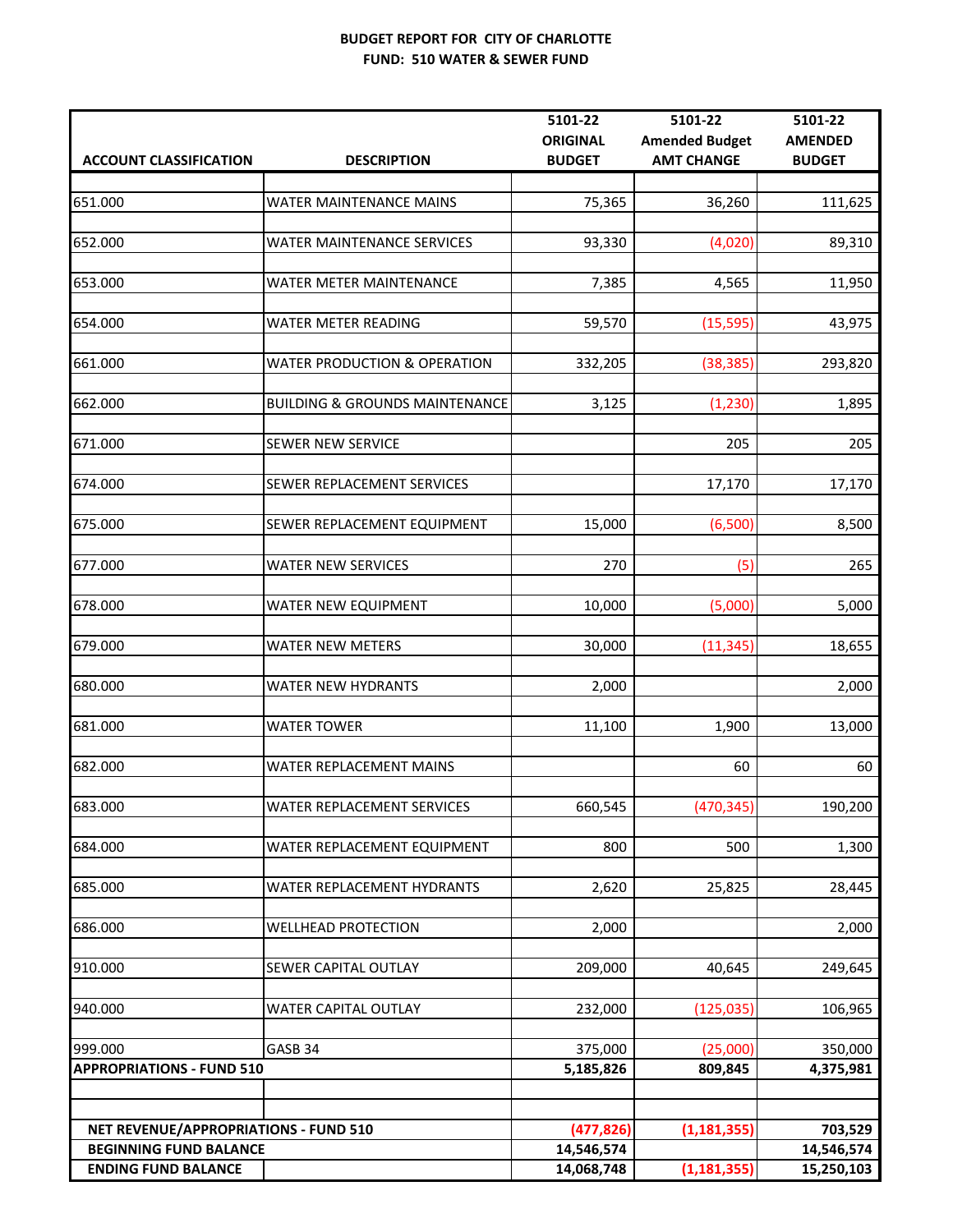# **BUDGET REPORT FOR CITY OF CHARLOTTE FUND: 601 MOTOR VEHICLE POOL FUND**

|                                       |                             | 2021-22                          | 2021-22                                    | 2021-22                         |
|---------------------------------------|-----------------------------|----------------------------------|--------------------------------------------|---------------------------------|
| <b>ACCOUNT CLASSIFICATION</b>         | <b>DESCRIPTION</b>          | <b>ORIGINAL</b><br><b>BUDGET</b> | <b>Amended Budget</b><br><b>AMT CHANGE</b> | <b>AMENDED</b><br><b>BUDGET</b> |
| <b>ESTIMATED REVENUES</b>             |                             |                                  |                                            |                                 |
| Dept 000.000                          |                             |                                  |                                            |                                 |
|                                       | <b>OTHER REVENUE</b>        | 24,710                           | (9,770)                                    | 14,940                          |
|                                       | <b>CHARGES FOR SERVICES</b> | 464,100                          | 121,225                                    | 585,325                         |
|                                       | <b>INVESTMENT INCOME</b>    | 3,000                            | (2,900)                                    | 100                             |
|                                       |                             |                                  |                                            |                                 |
| <b>ESTIMATED REVENUES - FUND 601</b>  |                             | 491,810                          | (108, 555)                                 | 600,365                         |
|                                       |                             |                                  |                                            |                                 |
|                                       |                             |                                  |                                            |                                 |
| <b>APPROPRIATIONS</b>                 |                             |                                  |                                            |                                 |
| 710.000                               | MVP ADMINISTRATION          | 32,605                           | 16,520                                     | 49,125                          |
| 712.000                               | MVP EQUIPMENT MAINTENANCE   | 376,134                          | 62,676                                     | 438,810                         |
| 713.000                               | DPW GARAGE BLDG & GROUNDS   | 98,567                           | (8, 267)                                   | 90,300                          |
| <b>APPROPRIATIONS - FUND 601</b>      |                             | 507,306                          | (70, 929)                                  | 578,235                         |
|                                       |                             |                                  |                                            |                                 |
|                                       |                             |                                  |                                            |                                 |
| NET REVENUE/APPROPRIATIONS - FUND 601 |                             | (15, 496)                        | (37, 626)                                  | 22,130                          |
| <b>BEGINNING FUND BALANCE</b>         |                             | 1,351,064                        |                                            | 1,351,064                       |
| <b>ENDING FUND BALANCE</b>            |                             | 1,335,568                        | (37, 626)                                  | 1,373,194                       |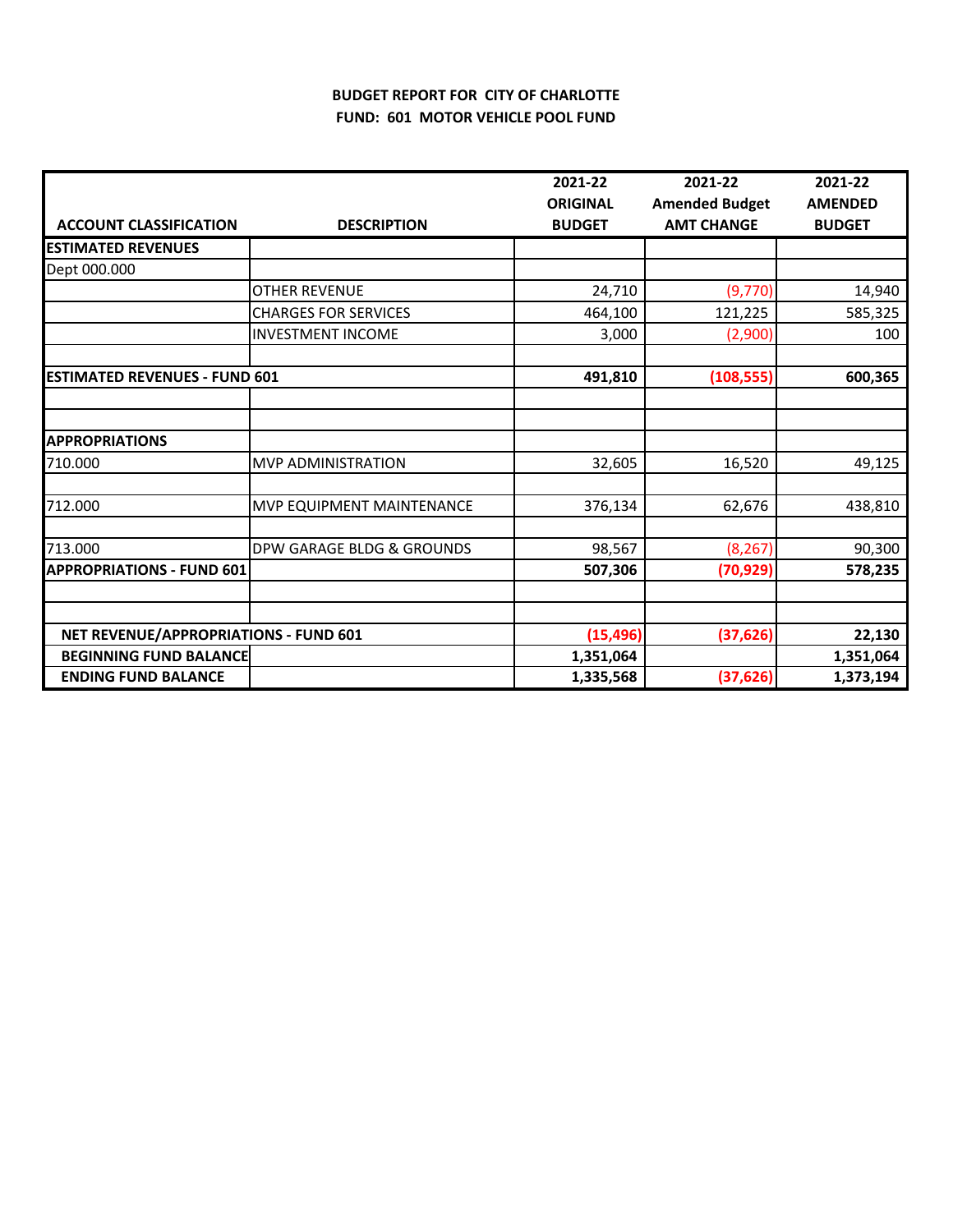## **BUDGET REPORT FOR CITY OF CHARLOTTE FUND: 666 INFORMATION TECHNOLOGY POOL FUND**

|                                       |                               | 2021-22         | 2021-22               | 2021-22        |
|---------------------------------------|-------------------------------|-----------------|-----------------------|----------------|
|                                       |                               | <b>ORIGINAL</b> | <b>Amended Budget</b> | <b>AMENDED</b> |
| <b>ACCOUNT CLASSIFICATION</b>         | <b>DESCRIPTION</b>            | <b>BUDGET</b>   | <b>AMT CHANGE</b>     | <b>BUDGET</b>  |
| <b>ESTIMATED REVENUES</b>             |                               |                 |                       |                |
| Dept 000.000                          |                               |                 |                       |                |
|                                       | <b>CHARGES FOR SERVICES</b>   | 300,000         |                       | 300,000        |
|                                       |                               |                 |                       |                |
| <b>ESTIMATED REVENUES - FUND 666</b>  |                               | 300,000         |                       | 300,000        |
| <b>APPROPRIATIONS</b>                 |                               |                 |                       |                |
| 228.000                               | <b>INFORMATION TECHNOLOGY</b> | 296,750         | (53, 250)             | 243,500        |
| <b>APPROPRIATIONS - FUND 666</b>      |                               | 296,750         | 53,250                | 243,500        |
|                                       |                               |                 |                       |                |
| NET REVENUE/APPROPRIATIONS - FUND 666 |                               | 3,250           | (53, 250)             | 56,500         |
| <b>BEGINNING FUND BALANCE</b>         |                               | 127,874         |                       | 127,874        |
| <b>ENDING FUND BALANCE</b>            |                               | 131,124         | (53, 250)             | 184,374        |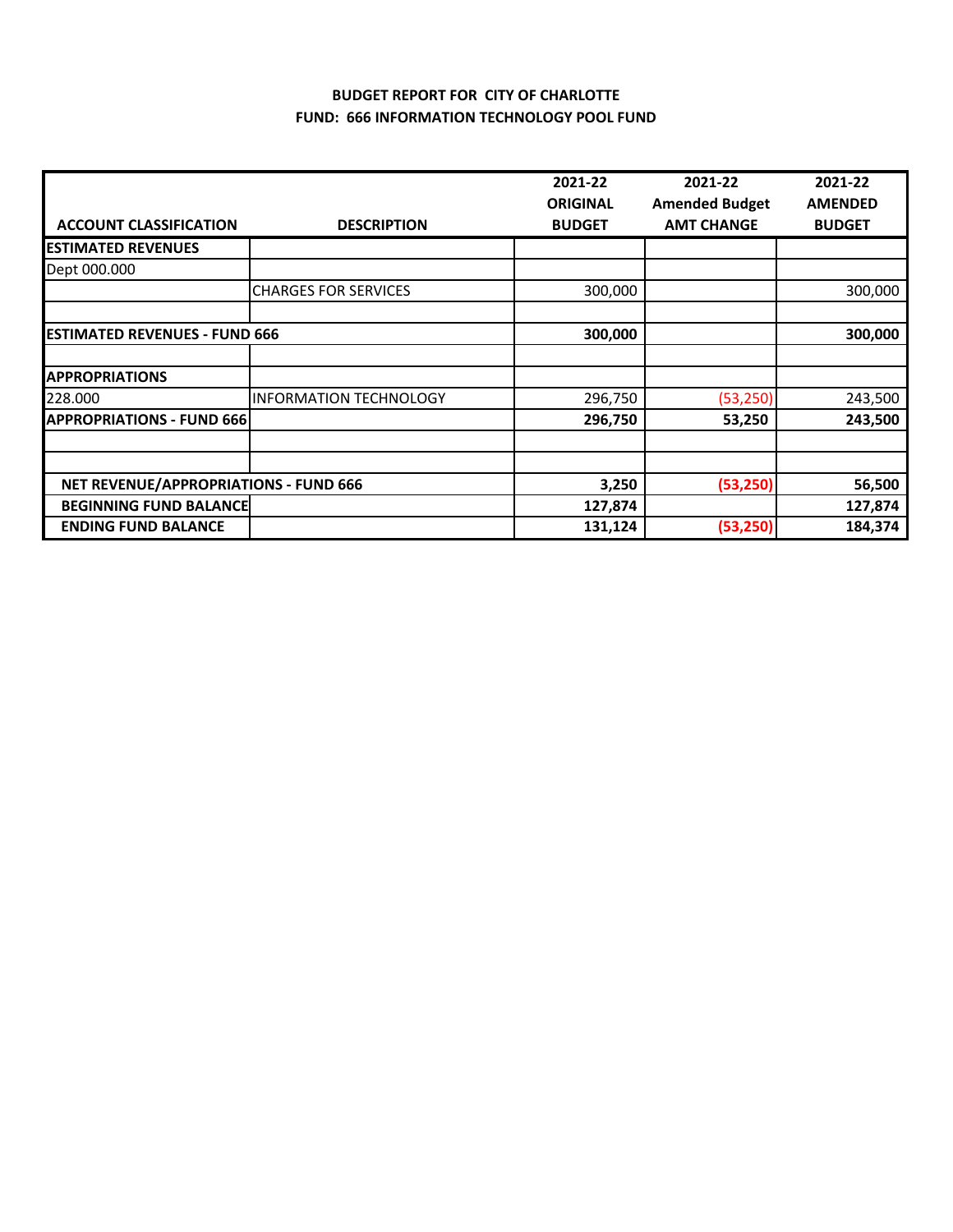# **BUDGET REPORT FOR CITY OF CHARLOTTE FUND: 701 TRUST & AGENCY FUND**

|                                       |                          | 2021-22         | 2021-22               | 2021-22        |
|---------------------------------------|--------------------------|-----------------|-----------------------|----------------|
|                                       |                          | <b>ORIGINAL</b> | <b>Amended Budget</b> | <b>AMENDED</b> |
| <b>ACCOUNT CLASSIFICATION</b>         | <b>DESCRIPTION</b>       | <b>BUDGET</b>   | <b>AMT CHANGE</b>     | <b>BUDGET</b>  |
| <b>ESTIMATED REVENUES</b>             |                          |                 |                       |                |
| Dept 000.000                          |                          |                 |                       |                |
|                                       | <b>INVESTMENT INCOME</b> |                 | 1,195                 | 1,195          |
| <b>ESTIMATED REVENUES - FUND 701</b>  |                          |                 | (1, 195)              | 1,195          |
|                                       |                          |                 |                       |                |
| <b>APPROPRIATIONS</b>                 |                          |                 |                       |                |
| 596.000                               | <b>SUNDRY</b>            | 0               | 0                     | 0              |
| <b>APPROPRIATIONS - FUND 701</b>      |                          | 0               | 0                     | 0              |
|                                       |                          |                 |                       |                |
| NET REVENUE/APPROPRIATIONS - FUND 701 |                          | 0               | (1, 195)              | 1,195          |
| <b>BEGINNING FUND BALANCE</b>         |                          | 17,274          |                       | 17,274         |
| <b>ENDING FUND BALANCE</b>            |                          | 17,274          | (1, 195)              | 18,469         |